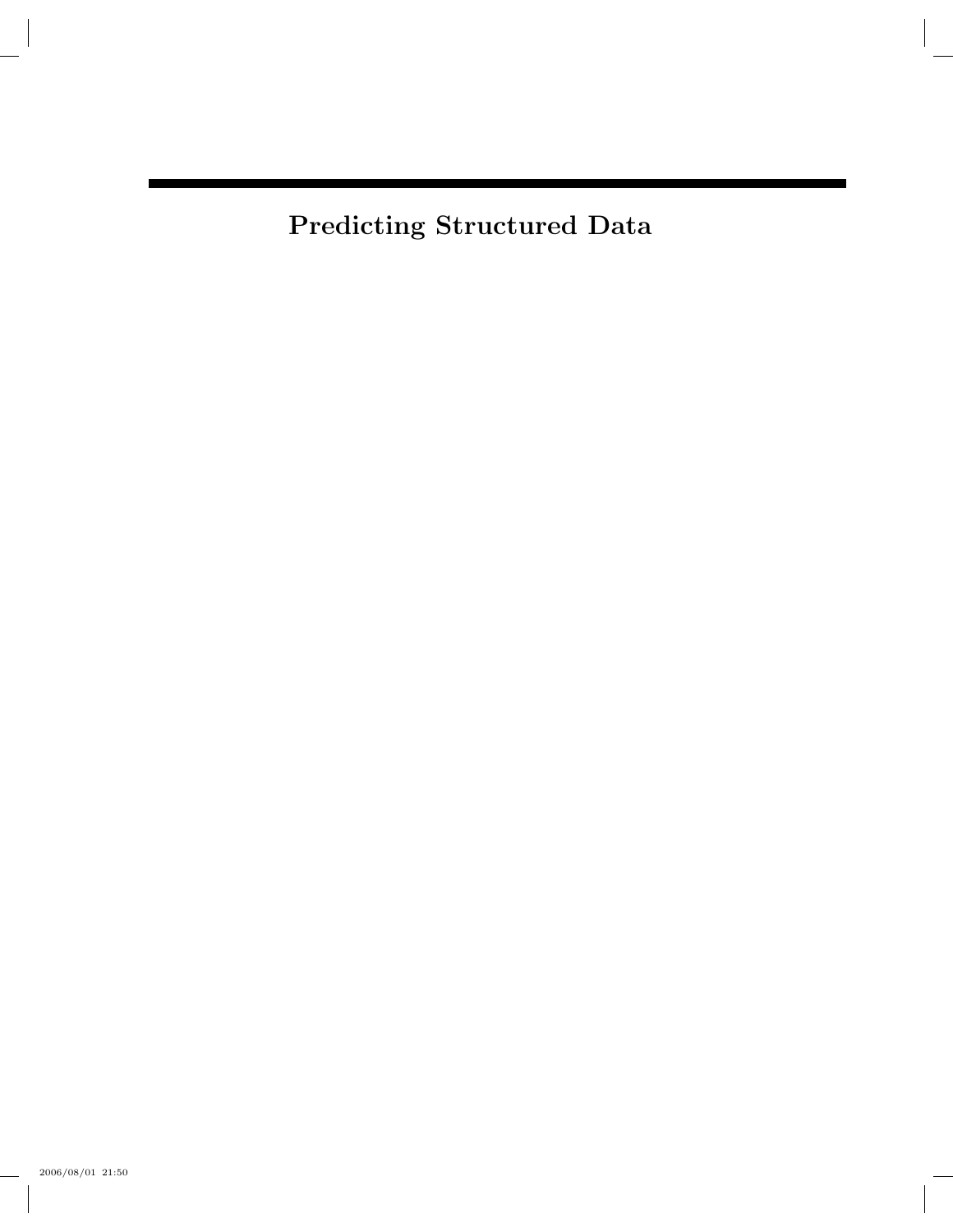## Advances in Neural Information Processing Systems

#### Published by Morgan-Kaufmann

## NIPS-1

Advances in Neural Information Processing Systems 1: Proceedings of the 1988 Conference, David S. Touretzky, ed., 1989.

#### NIPS-2

Advances in Neural Information Processing Systems 2: Proceedings of the 1989 Conference, David S. Touretzky, ed., 1990.

#### NIPS-3

Advances in Neural Information Processing Systems 3: Proceedings of the 1990 Conference, Richard Lippmann, John E. Moody, and David S. Touretzky, eds., 1991.

#### NIPS-4

Advances in Neural Information Processing Systems 4: Proceedings of the 1991 Conference, John E. Moody, Stephen J. Hanson, and Richard P. Lippmann, eds., 1992.

#### NIPS-5

Advances in Neural Information Processing Systems 5: Proceedings of the 1992 Conference, Stephen J. Hanson, Jack D. Cowan, and C. Lee Giles, eds., 1993.

#### NIPS-6

Advances in Neural Information Processing Systems 6: Proceedings of the 1993 Conference, Jack D. Cowan, Gerald Tesauro, and Joshua Alspector, eds., 1994.

#### Published by The MIT Press

#### NIPS-7

Advances in Neural Information Processing Systems 7: Proceedings of the 1994 Conference, Gerald Tesauro, David S. Touretzky, and Todd K. Leen, eds., 1995.

#### NIPS-8

Advances in Neural Information Processing Systems 8: Proceedings of the 1995 Conference, David S. Touretzky, Michael C. Mozer, and Michael E. Hasselmo, eds., 1996.

## NIPS-9

Advances in Neural Information Processing Systems 9: Proceedings of the 1996 Conference, Michael C. Mozer, Michael I. Jordan, and Thomas Petsche, eds., 1997.

#### NIPS-10

Advances in Neural Information Processing Systems 10: Proceedings of the 1997 Conference, Michael I. Jordan, Michael J. Kearns, and Sara A. Solla, eds., 1998.

## NIPS-11

Advances in Neural Information Processing Systems 11: Proceedings of the 1998 Conference, Michael J. Kearns, Sara A. Solla, and David A. Cohn, eds., 1999.

Advances in Large Margin Classifiers,

Alexander J. Smola, Peter L. Bartlett, Bernhard Schölkopf, and Dale Schuurmans, eds., 2000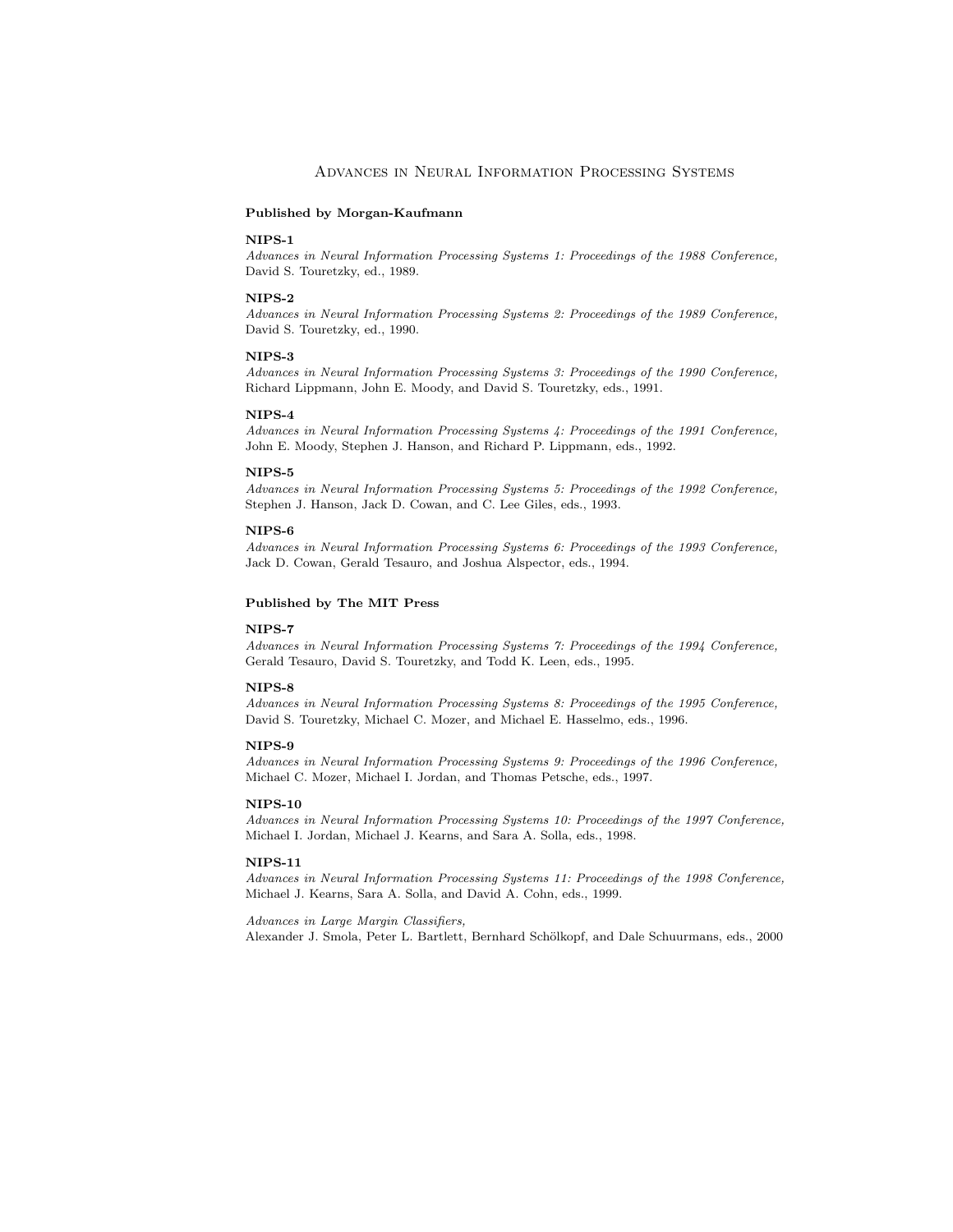# Predicting Structured Data

edited by Gökhan Bakır Thomas Hofmann Bernhard Schölkopf Alexander J. Smola Ben Taskar S.V.N. Vishy Vishwanathan

The MIT Press Cambridge, Massachusetts London, England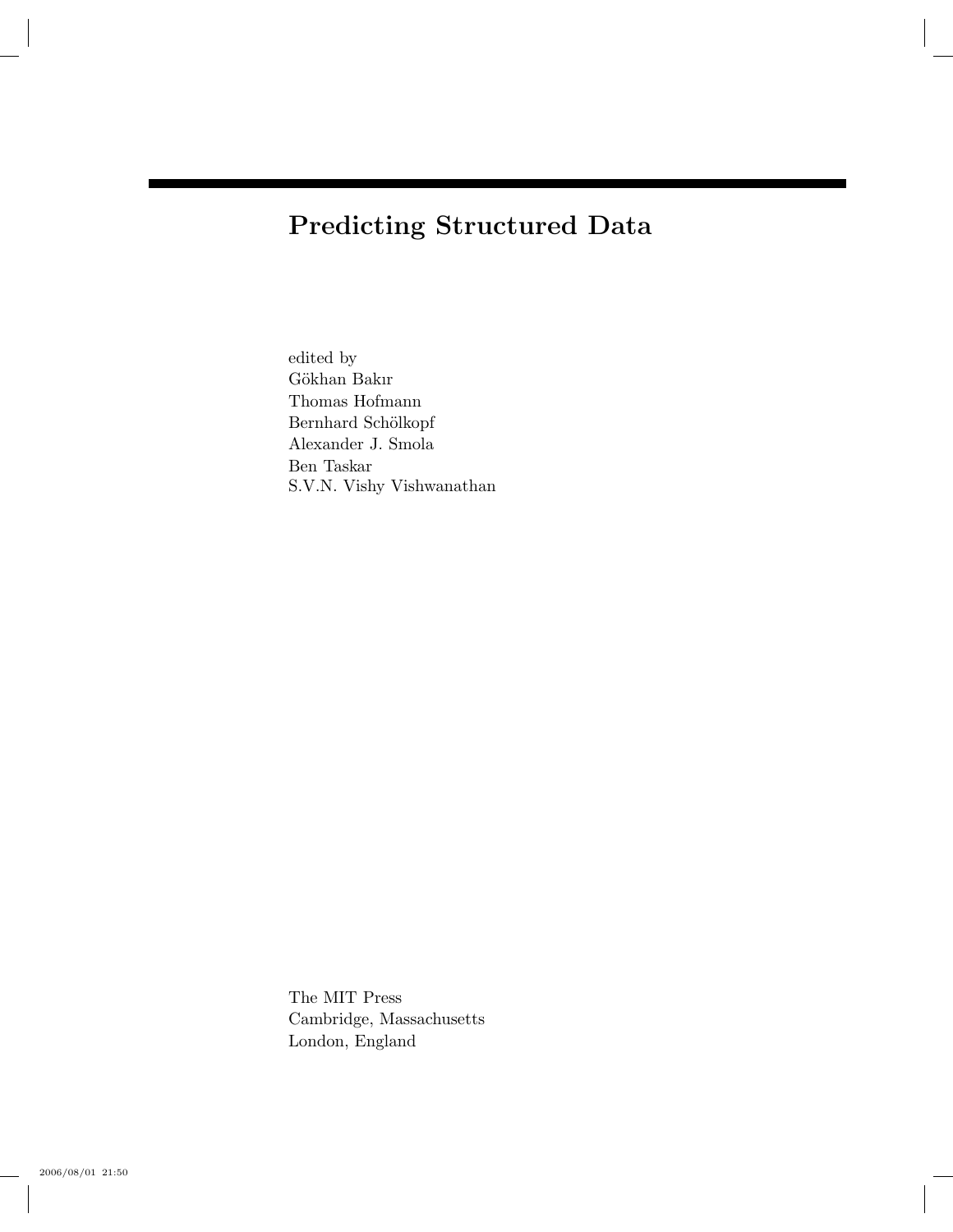c 2005 Massachusetts Institute of Technology

All rights reserved. No part of this book may be reproduced in any form by any electronic or mechanical means (including photocopying, recording, or information storage and retrieval) without permission in writing from the publisher.

Printed and bound in the United States of America

Library of Congress Cataloging-in-Publication Data

Predicting Structured Data/ edited by Gökhan Bakır ...[et al.]. p. cm. Includes bibliographical references and index. ISBN 0-262-19448-1 (hc : alk. paper) 1. Machine learning. 2. Algorithms. 3. Kernel functions. I.

Q325.5.A34 2005 006.3'1--dc21

00-027641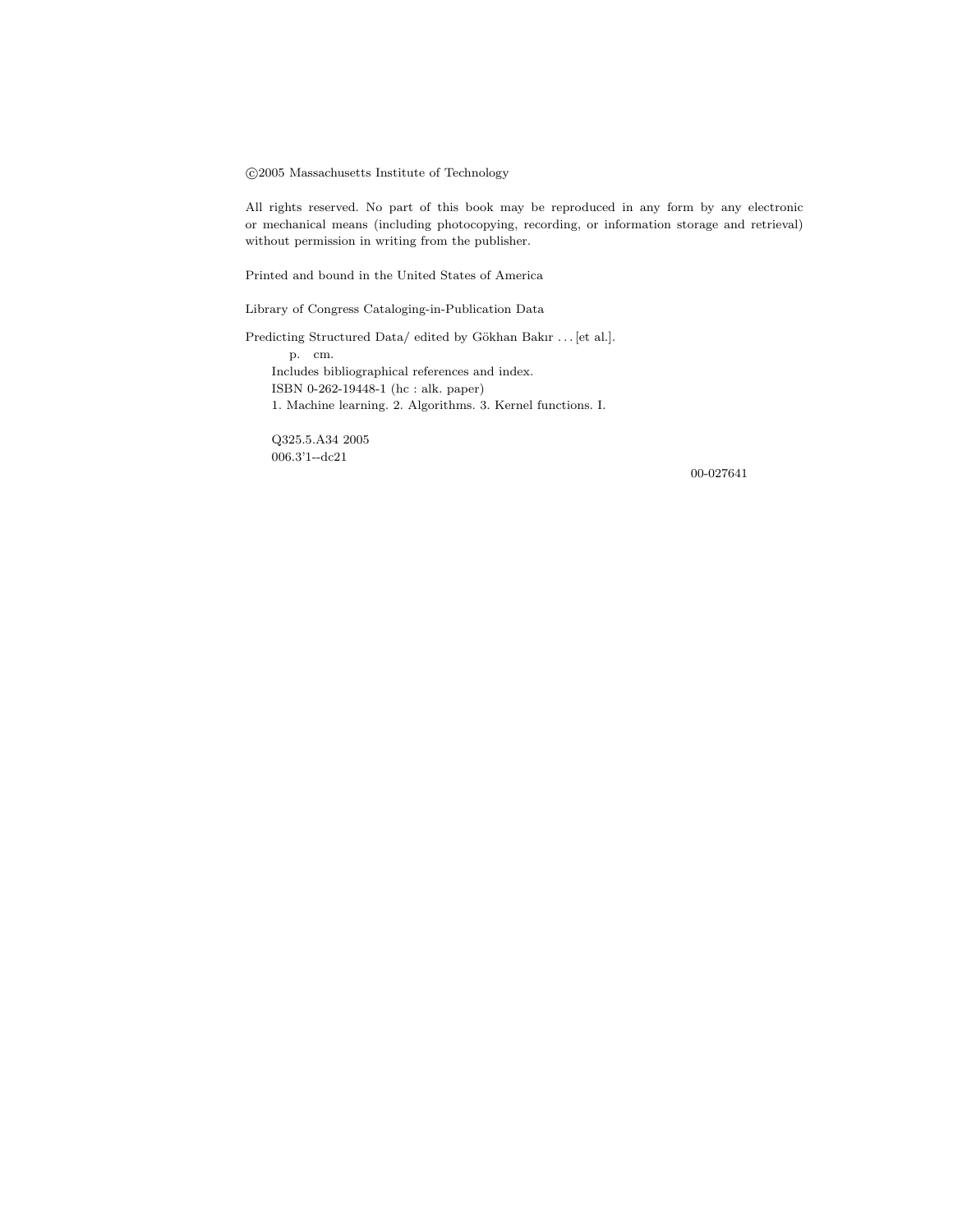# Contents

1 Joint Kernel Maps 1

J. Weston, G. BakIr, O. Bousquet, B. SchoelkopfT. Mann and W. Stafford Nob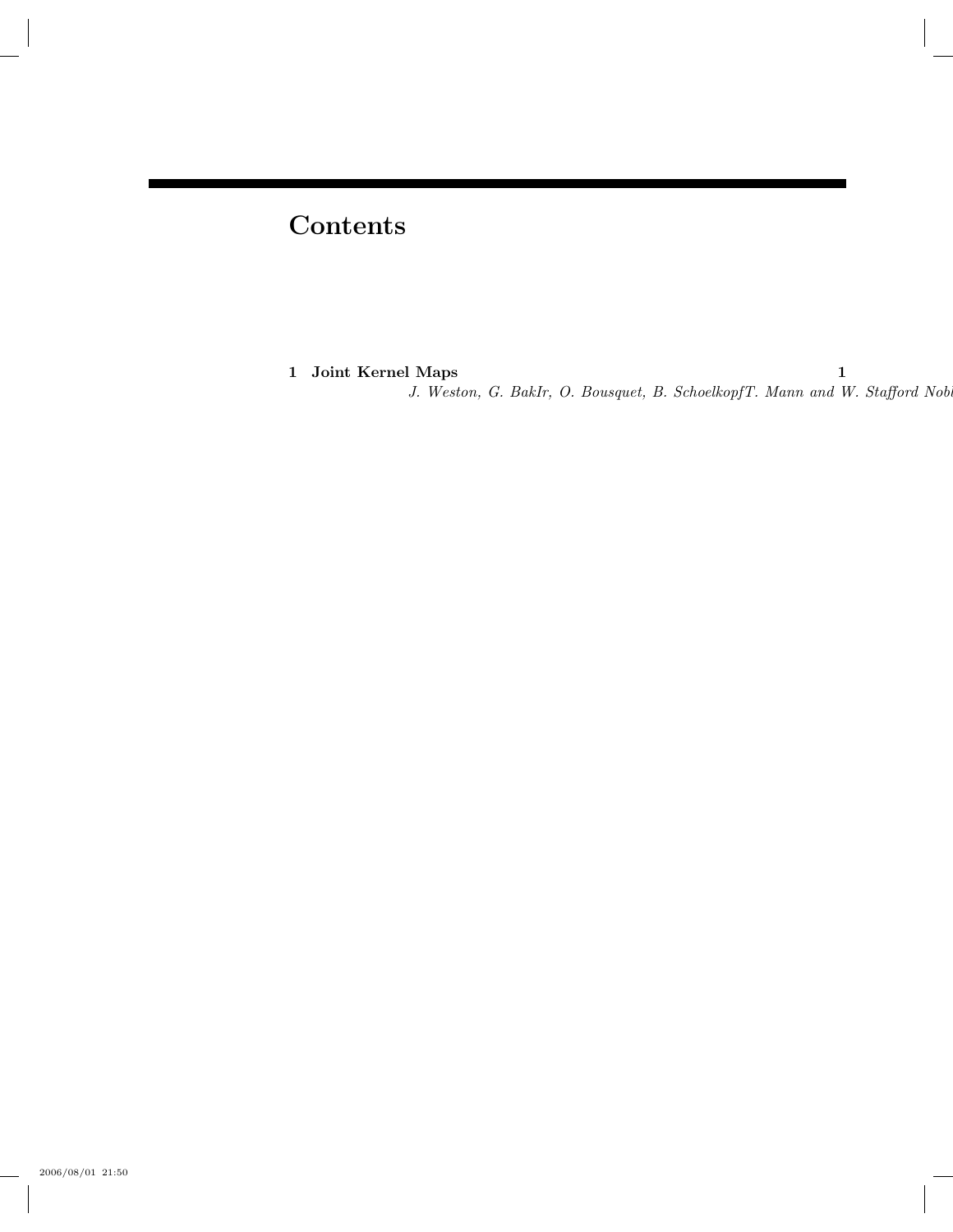## 1 Joint Kernel Maps

#### Jason Weston

NEC Labs America, Princeton, NJ, USA. jasonw@nec-labs.com

Goekhan BakIr Max Planck Institute for Biological Cybernetics gb@tuebingen.mpg.de

## Olivier Bousquet

Max Planck Institute for Biological Cybernetics o.bousquet@pertinence.com

Bernhard Schoelkopf Max Planck Institute for Biological Cybernetics bs@tuebingen.mpg.de

Tobias Mann Department of Genome Sciences, University of Washington, Seattle, WA mann@gs.washington.edu

## William Stafford Noble

Department of Genome Sciences, University of Washington, Seattle, WA noble@gs.washington.edu

We develop a methodology for solving high dimensional estimation problems between pairs of arbitrary data types as a regression problem. This is achieved by mapping the objects into a continuous or discrete space using joint kernels. The resulting algorithm is an extension of the large margin classification based structured output algorithms to the regression case, and includes all standard SVMtype optimization problems as special cases. Joint kernels allow us to explicitly specify a-priori known input-output and output-output correlations for each output dimension. We provide examples of such kernels and empirical results on mass spectrometry prediction and a problem of image transformation.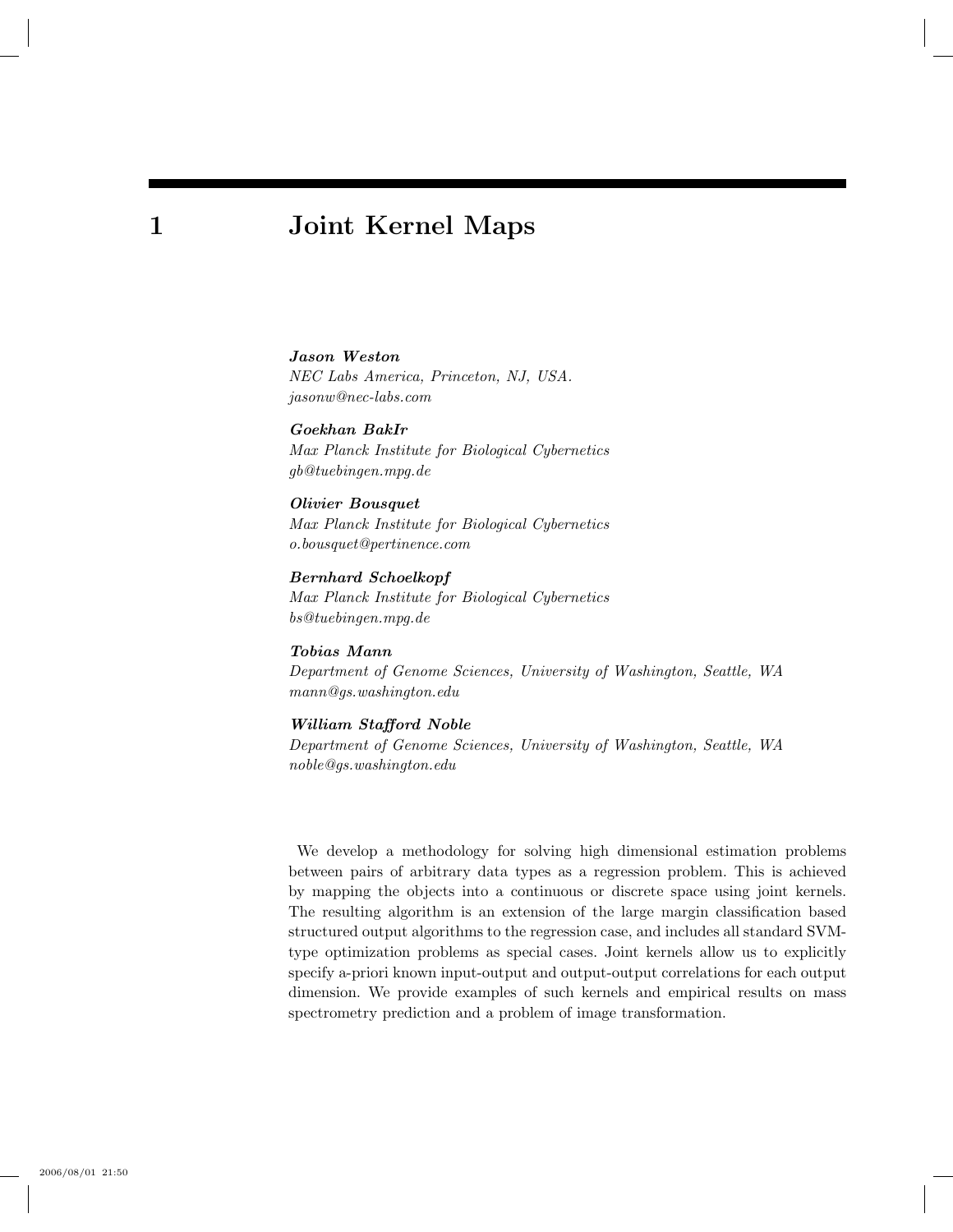## 1.1 Introduction

A standard concern in predicting output data that is non-vectorial is to represent the structural dependencies between output variables in a form amenable for prediction. Consider for example predicting a binary sequence where the n-th bit depends on a subset of other output bits. A learning algorithm has to take into account the structure of the output while learning to yield an accurate prediction model. One approach to incorporate such constraints into the learning process is to pose each output variable as a single output dimension and to encode the dependency as an output-output correlation. This will be one of the main concerns of this chapter.

Our framework is based on a multivariate regression setting where we use kernels to map the data into a single joint feature space using joint kernels (1), a way of implicitly embedding data by only requiring the computation of dot products in the embedding space. Using such joint kernels on inputs and outputs simultanously we are able to encode any prior-knowledge on possible correlations into our learning algorithm.

This chapter is organized as follows. In the following section we start with the basic setting of linear regression and discuss how to incorporate correlation into the problem of learning linear maps. We will show that our formulation is very general, and is in fact a generalization of classification based structured output algorithms to the regression case. In fact it includes all standard SVM-type optimization problems as special cases: binary  $(2)$ , multi-class  $(3)$  and regression  $(4)$ .

Subsequently we extend our formulation to use joint kernels on both input and output variables simultaneously, which leads to the development of a structured output learning algorithm for the continuous output variable case. We show how this is related to the existing discrete structured output learning case (1). Finally we demonstrate our framework by predicting peptides given an observed mass spectrum which is posed as a prediction problem from a spectrum to a string and on an image transformation problem between related pairs of images where the output is very high dimensional, but local dependencies are known: from the image of a person with a plain expression to the image of them smiling.

### 1.2 Incorporating correlations into linear regression

We begin with the problem of linear regression. Given a training set of inputoutput pairs  $\{(x_1, y_1), ..., (x_m, y_m)\}\$ identically and independently sampled from a distribution P over the product space  $\mathcal{X} \times \mathcal{Y}$ , we wish to find a function W that maps from  $\mathfrak X$  into  $\mathfrak Y$  such that:

$$
\int_{\mathfrak{X}\times \mathcal{Y}}\|\mathbf{y} - W\mathbf{x}\|_{\mathcal{Y}}^2\mathrm{d}P(\mathbf{x},\mathbf{y})
$$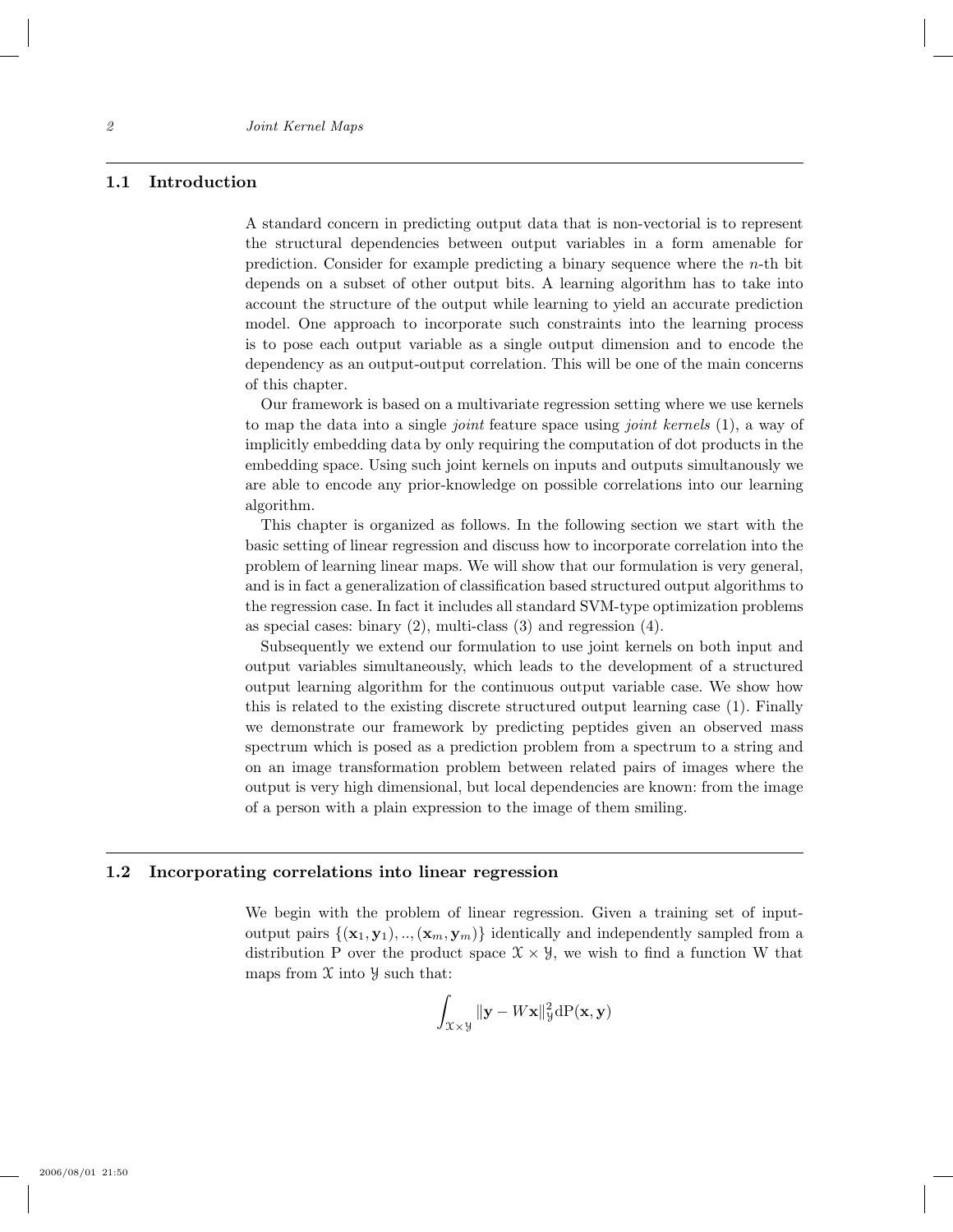#### 1.2 Incorporating correlations into linear regression 3

is minimized. Here, we assume  $X$  and  $Y$  are vector spaces; later we will consider them to be any objects, and use kernels to embed them in a vector space.

This is a classical learning problem that has been widely studied when  $\mathcal{X} = \mathbb{R}^p$ ,  $\mathcal{Y} = \mathbb{R}^q$ , and q is small. When the output dimension becomes very high, to learn effectively one must take into account (i) correlation between output variables (ii) correlation between input variables and (iii) correlation between input and output variables.

Known input correlations can be exploited with weight sharing (choosing a regularizer that treats these features similarly) or in nonlinear methods by lowering the amount of regularization on nonlinear features that are a function of correlated features, as has been exploited e.g. in digit recognition (7).

A classical approach for incorporating output correlations is to adopt the cost function

$$
\frac{1}{m}\sum_{s,t}^{\dim(\mathcal{Y})}\sum_{i=1}^m[W\mathbf{x}_i-\mathbf{y}_i]_s[W\mathbf{x}_i-\mathbf{y}_i]_t\sigma_{st},
$$

where  $[\mathbf{z}]_s$  denotes the s-th component of vector **z** and  $\Sigma = (\sigma_{ij}) \in \mathbb{R}^{\dim(y) \times \dim(y)}$ is a reweighting of the error metric. That is, we replace the Euclidean distance by an arbitrary quadratic form, hence off-diagonal elements of  $\Sigma$  incorporate the correlations.

In contrast, if prior knowledge exists on input-output correlations as well one could choose to introduce a regularization functional  $\Omega: \mathfrak{X}^{\mathcal{Y}} \to \mathbb{R}_{+}$  instead of altering the used error metric. Then, a classical approach to minimization scheme could be adopted that minimizes

$$
\frac{1}{m}\sum_{i=1}^{m}||W\mathbf{x}_i-\mathbf{y}_i||^2+\Omega[W].
$$

For instance, we propose

$$
\Omega[W] = \sum_{i,j=1}^{\dim(\mathcal{X})} \sum_{s,t=1}^{\dim(\mathcal{Y})} W_{is} W_{jt} S_{ijst},
$$
\n(1.1)

where the tensor  $S_{ijst}$  encodes the correlation between parameters  $W_{is}$  and  $W_{jt}$ . For example, suppose one is learning a mapping between two images of equal and large dimension, where it is known that the top left corner of the input image is correlated to the top left hand corner of the output image. This knowledge can be encoded into S. The challenge is to rewrite such an optimization problem in the general case so that (i) it can be solved in a dual form to make it tractable for high dimension and (ii) it can be generalized with kernels to also solve nonlinear problems. We will see that regularization schemes based on (1.1) will allow us to achieve this goal.

We now show how to encode such prior knowledge by defining appropriate joint kernel functions and subsequent minimization in dual variables, building on work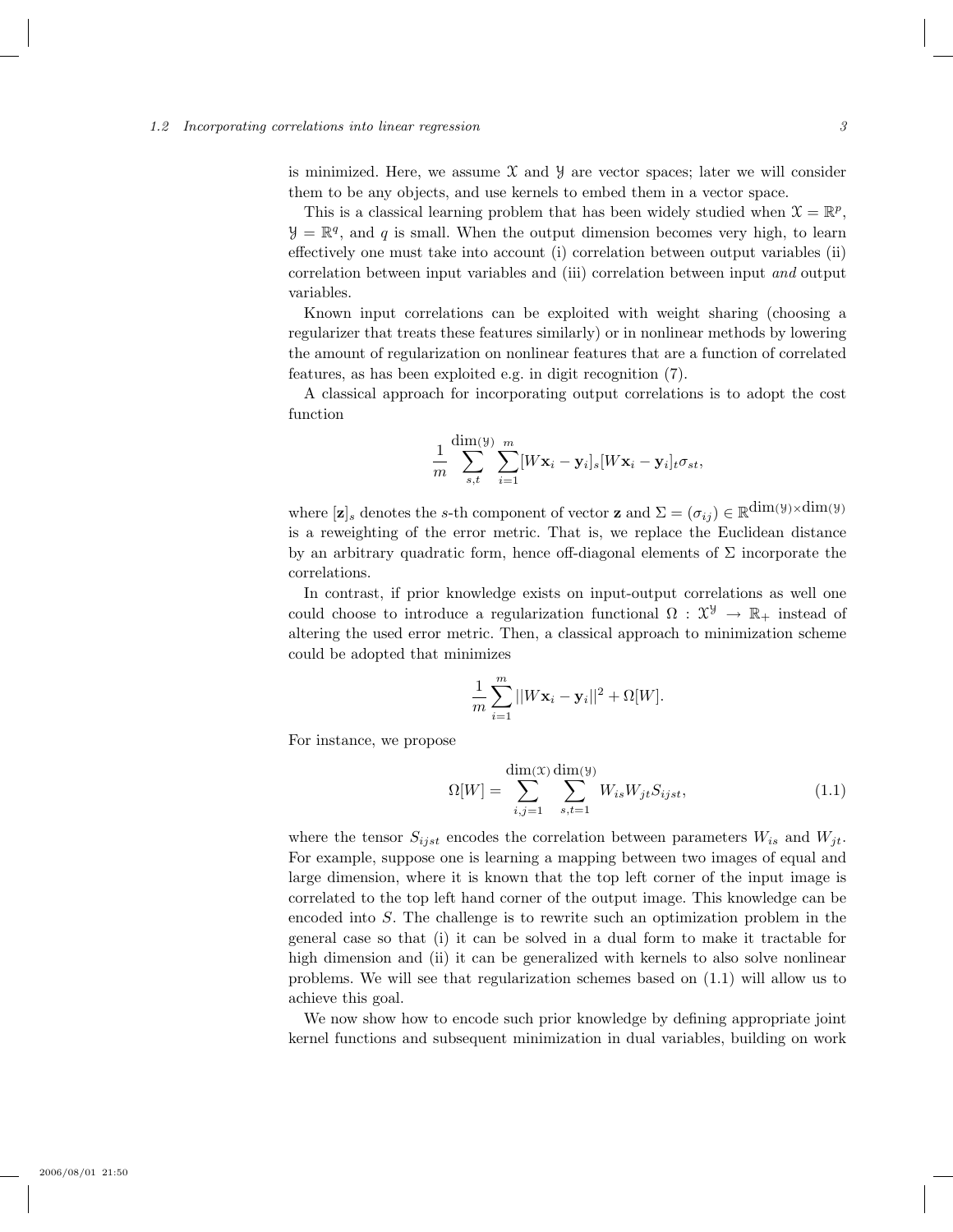such as ?? and (1). The subsequent algorithm will solve much more than linear regression: it will generalize nonlinear support vector machines for classification and regression, and will be also be able to deal with structured outputs such as strings, trees and graphs via kernels  $(5, 6, 1)$ . This will be an extension of previous work on structured outputs, as our method will be able to deal with both the discrete and continuous output variable cases, whereas only the discrete case was addressed before.

## 1.3 Linear Maps and Kernel Methods : Generalizing Support Vector Machines

In the following section we describe an algorithm which contains all standard support vector algorithms as special cases. We start by considering a linear map W. We will make predictions on data using the equation:

$$
\mathbf{y}(\mathbf{x}) = \operatorname{argmin}_{\mathbf{y} \in \mathcal{Y}} \|\mathbf{W}\mathbf{x} - \mathbf{y}\|^2 = \mathbf{W}\mathbf{x}.
$$

We consider an  $\varepsilon$ -insensitive loss approach, as in support vector regression (7). We choose the W that minimizes

$$
\|\mathbf{W}\|_{FRO}^2\tag{1.2}
$$

using the Frobenius norm, subject to

$$
\|\mathbf{W}\mathbf{x}_i - \mathbf{y}\|^2 \ge \|\mathbf{W}\mathbf{x}_i - \mathbf{y}_i\|^2 + \varepsilon^2/2, \quad \forall i, \{\forall \mathbf{y} \in \mathcal{Y} : \|\mathbf{y}_i - \mathbf{y}\| \ge \varepsilon\}.
$$
 (1.3)

Note that the constraints can also be written as:  $\forall i \{\forall y \in \mathcal{Y} : ||y_i - y|| \geq \emptyset\}$  $\varepsilon$ }:  $2(\mathbf{y}_i - \mathbf{y})^\top W x_i \geq \varepsilon^2/2 + ||\mathbf{y}_i||^2 - ||\mathbf{y}||^2$ . Generalizing to the non-separable case in the usual manner (7; 1) should be straightforward. We now show how this algorithm generalizes both support vector classification and regression:

**Support Vector Regression** For  $y \in \mathbb{R}$  one obtains support vector regression (SVR) (7) without threshold, and for  $y \in \mathbb{R}^q$  one obtains vector-valued  $\varepsilon$ -insensitive SVR (8). We rewrite (1.3) as  $\min_{\mathbf{y}\in C_{\epsilon}(\mathbf{y_i})} \|\mathbf{W}\mathbf{x_i} - \mathbf{y}\|^2 \geq \|\mathbf{W}\mathbf{x_i} - \mathbf{y_i}\|^2 + \epsilon^2/2$  where  $C_{\epsilon}(\mathbf{y_i})$  is the complement of the open ball of radius  $\epsilon$  centered at  $\mathbf{y_i}$ . If  $\mathbf{W} \mathbf{x_i}$  is not in the latter ball, the value of this minimum is zero and the problem does not have any solution. On the other hand, if  $Wx_i$  is in the ball, then this minimum is not zero and can be computed directly. Its value is attained for the following y:

$$
\mathbf{y} = \mathbf{y_i} + \frac{\mathbf{W}\mathbf{x_i} - \mathbf{y_i}}{\|\mathbf{W}\mathbf{x_i} - \mathbf{y_i}\|} \epsilon.
$$

The value of the minimum is then  $(\epsilon - ||\mathbf{W}\mathbf{x_i} - \mathbf{y_i}||)^2$ . We then have the constraint:  $(\epsilon - \|\mathbf{W}\mathbf{x_i} - \mathbf{y_i}\|^2) \geq \|\mathbf{W}\mathbf{x_i} - \mathbf{y_i}\|^2 + \epsilon^2/2$  which gives, after some algebra,  $\|\mathbf{W}\mathbf{x_i} - \mathbf{y_i}\|^2$  $\|\mathbf{y}_i\| \leq \epsilon/4$ . Disregarding the scaling, this is the same as the usual SVR constraints.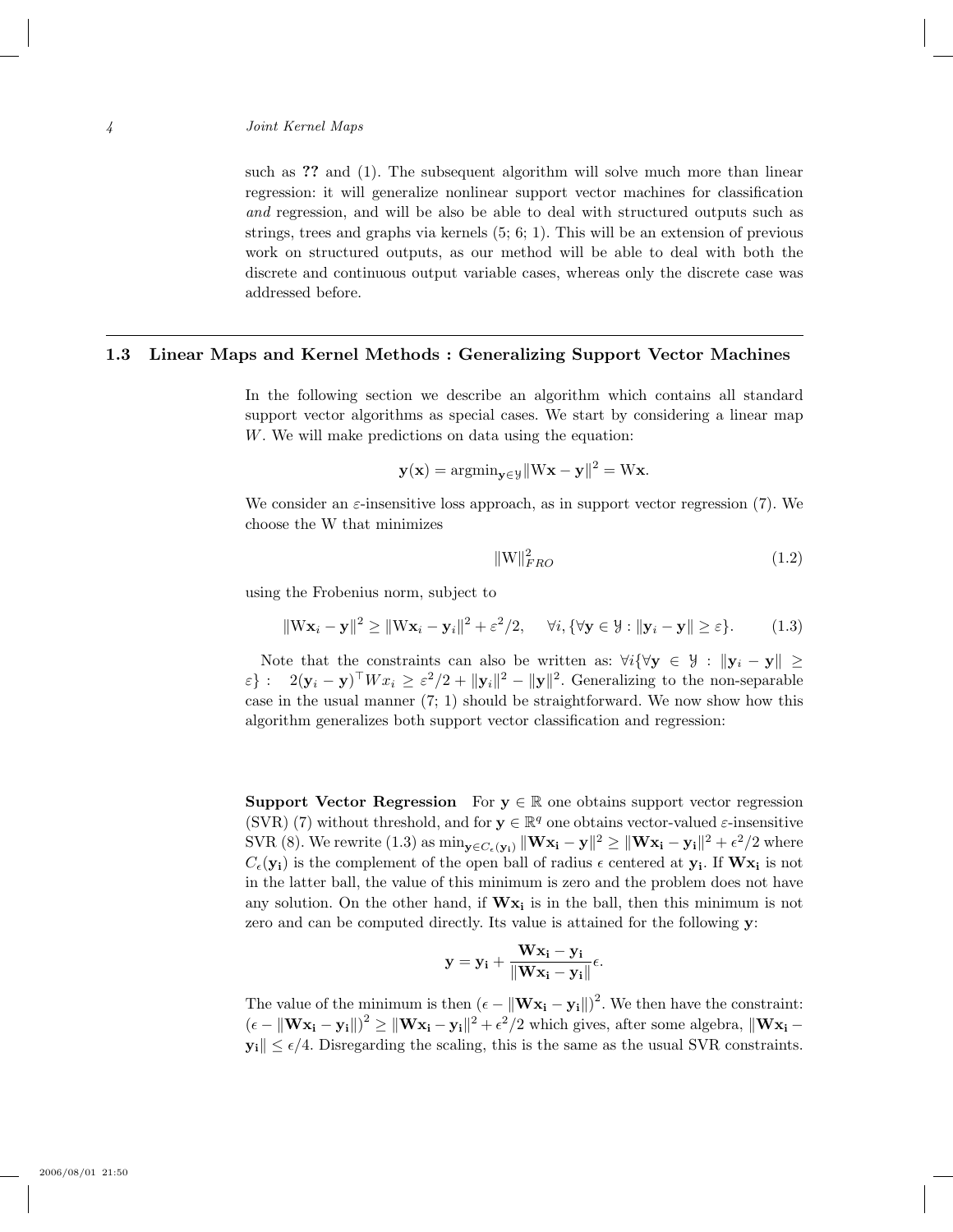#### 1.3 Linear Maps and Kernel Methods : Generalizing Support Vector Machines 5

**Support Vector Classification** For  $y \in {\pm 1}$  and  $0 \leq \varepsilon < 2$  we obtain twoclass SVMs (7) (W is a  $1 \times p$  matrix). Expanding the constraint (1.3) for each i gives  $-2yWx_i+2y_iWx_i \geq \varepsilon^2/2$ . For  $y, y_i \in \{\pm 1\}, ||y_i-y|| \geq \varepsilon$  only occurs for  $y = -y_i$ , in which case we have  $y_i \mathbf{W} x_i \geq \varepsilon^2/8$ , the usual SVM constraints, disregarding scaling and threshold b.

Multi-class Support Vector Machines Similarly, for  $y \in \{0,1\}^q$ , where the where the support vector machines similarly, for  $y \in \{0, 1\}^{\lambda}$ , where the  $c_i^{th}$  entry is 1 when example *i* is in class  $c_i$ , and 0 otherwise, and  $0 \le \varepsilon < \sqrt{2}$  we can  $\mathcal{L}_i$  entry is 1 when example t is in class  $\mathcal{L}_i$ , and 0 otherwise, and  $0 \leq \varepsilon \leq \sqrt{2}$  we can obtain multiclass SVMs (3). As  $||y|| = 1$  we have the constraints  $y_i^{\top} W x_i - y^{\top} W x_i \geq 1$  $\gamma$  $\setminus$ 

 $\varepsilon^2/4$  where the q rows of W =  $\overline{\phantom{a}}$  $\mathbf{w}_1$ . . .  $\mathbf{w}_q$ correspond to the  $q$  hyperplanes of multi-

class SVMs (W is a  $q \times p$  matrix). Because only one constraint is switched on at one time due to the zeros in **y** we have to minimize  $||W||_{\text{FRO}} = \sum_{i} ||\mathbf{w}_i||^2$  subject to  $\forall i$ ,  $\mathbf{w}_{c_i} \mathbf{x}_i - \mathbf{w}_j \mathbf{x}_i \geq \varepsilon^2/4$ ,  $\forall j \in \{1, ..., q\} \setminus c_i$  which is the same as in (3), again disregarding scaling and thresholds.

Structured Output case Let us now restrict ourselves slightly to the situation where the outputs are normalized so  $\forall y \in \mathcal{Y} : ||y|| = 1$ . (Obviously this is only useful in the multi-dimensional case.) Hence, we rewrite our optimization problem as: minimize

$$
||W||_{FRO}^2 \tag{1.4}
$$

subject to

$$
\forall i, \{ \forall \mathbf{y} \in \mathcal{Y} : \|\mathbf{y}_i - \mathbf{y}\| \ge \varepsilon \}: \ \mathbf{y}_i^\top W \mathbf{x}_i - \mathbf{y}^\top W \mathbf{x}_i \ge \varepsilon^2 / 4. \tag{1.5}
$$

We can regard  $F(\mathbf{x}, \mathbf{y}) = \mathbf{y}^\top W \mathbf{x}$  as a function that returns the degree of fit between  $x$  and  $y$ . The output on a test point can now be written

$$
\mathbf{y}(\mathbf{x}) = \operatorname{argmin}_{\mathbf{y} \in \mathcal{Y}} \|W\mathbf{x} - \mathbf{y}\|^2
$$
  
= 
$$
\operatorname{argmax}_{\mathbf{y} \in \mathcal{Y}} \mathbf{y}^\top W \mathbf{x} = \frac{W\mathbf{x}}{\|W\mathbf{x}\|}.
$$
 (1.6)

because, by Cauchy-Schwarz, the function  $\operatorname{argmax}_{\mathbf{y}} \mathbf{y}^\top W \mathbf{x}$  is maximal if  $\frac{\mathbf{y}}{\|\mathbf{y}\|}$  is parallel to  $W$ **x**.

With this optimization problem for the case of discrete  $\mathcal{Y}$  and  $\varepsilon \to 0$ , we obtain the support vector machine for interdependent and structured output spaces (SVM-ISOS) of (1). In practice, one could relax the restriction upon the normalization of y during training because separability could still be obtained. However, if one is dealing with continuous outputs without this restriction then the preimage given by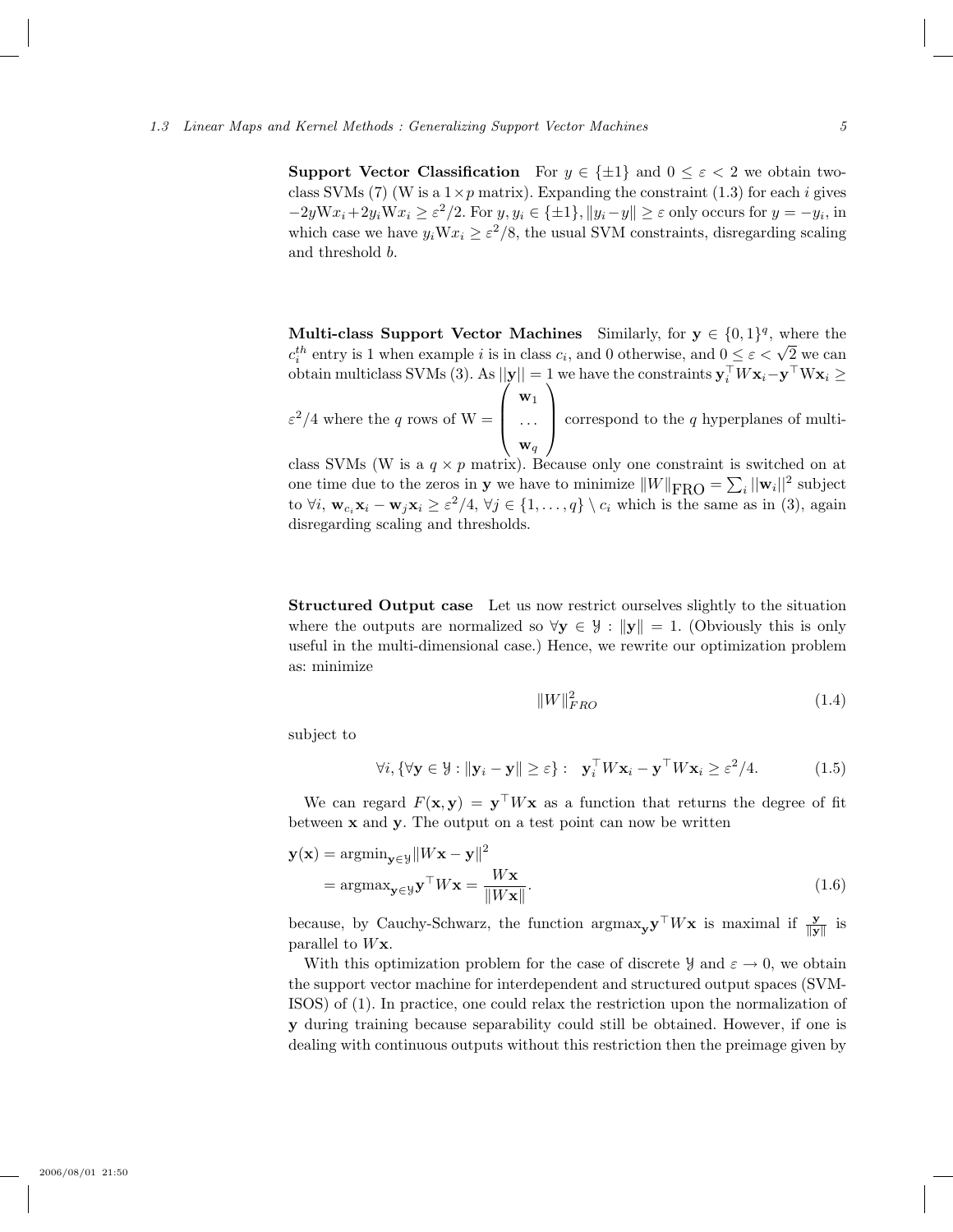$\operatorname{argmax}_{\mathbf{y} \in \mathcal{Y}} \mathbf{y}^\top W \mathbf{x}$  would not be well defined. This is the reason why in the work of (1) normalization was not an issue, as only the discrete output case was considered<sup>1</sup>. We now show how to develop our method for joint kernels.

## 1.4 Joint Kernel Maps

We can rewrite the last optimization problem by considering the matrix W as a vector **w** of dimension  $\dim(\mathfrak{X})\dim(\mathfrak{Y})$ , and choosing the feature map

$$
[\Phi_{\mathcal{X}\mathcal{Y}}(\mathbf{x}, \mathbf{y})]_{ij} = (\mathbf{x}\mathbf{y}^{\top})_{ij}, \quad i = 1, \dots, \dim(\mathcal{Y}), \quad j = 1, \dots, \dim(\mathcal{X})
$$
 (1.7)

where the dimensions are indexed by i and j. The optimization problem then consists of minimizing2

$$
\|\mathbf{w}\|^2\tag{1.8}
$$

subject to

$$
\langle \mathbf{w}, \Phi_{\mathcal{X}\mathcal{Y}}(\mathbf{x}_i, \mathbf{y}_i) - \Phi_{\mathcal{X}\mathcal{Y}}(\mathbf{x}_i, \mathbf{y}) \rangle \ge \varepsilon^2/2, \tag{1.9}
$$

$$
\forall i, \{\forall \mathbf{y} \in \mathcal{Y} : \|\mathbf{y}_i - \mathbf{y}\| \geq \varepsilon\}.
$$

However, we are free to choose another mapping other than the one given above in equation (1.7), as we shall see later. (Indeed, choosing a mapping which incorporates prior knowledge is the whole point of using this approach.) We call  $\Phi_{xy}$  the joint kernel map (JKM), and

$$
J((\mathbf{x}, \mathbf{y}), (\hat{\mathbf{x}}, \hat{\mathbf{y}})) = \Phi_{\mathcal{X}\mathcal{Y}}(\mathbf{x}, \mathbf{y})^{\top} \Phi_{\mathcal{X}\mathcal{Y}}(\hat{\mathbf{x}}, \hat{\mathbf{y}})
$$

the joint kernel. This relates our method to the work of (9) and (10).

$$
\forall i : \langle \mathbf{w}, \Phi_{xy}(\mathbf{x}_i, \mathbf{y}_i) \rangle + b \ge \varepsilon^2/8
$$
  

$$
\{\forall \mathbf{y} \in \mathcal{Y} : ||\mathbf{y}_i - \mathbf{y}|| \ge \varepsilon\} : \langle \mathbf{w}, \Phi_{xy}(\mathbf{x}_i, \mathbf{y}) \rangle + b \le -\varepsilon^2/8.
$$

<sup>1.</sup> In practice, in our experiments with joint kernels, we normalize the joint kernel itself, not the outputs, because the output in this case is not easily accessible.

<sup>2.</sup> Note that we could also simplify the optimization problem further by splitting the constraints: i.e. minimize  $\|\mathbf{w}\|^2$  subject to

If this problem is linearly separable, then its solution w is also a feasible solution of  $(1.8)-(1.9).$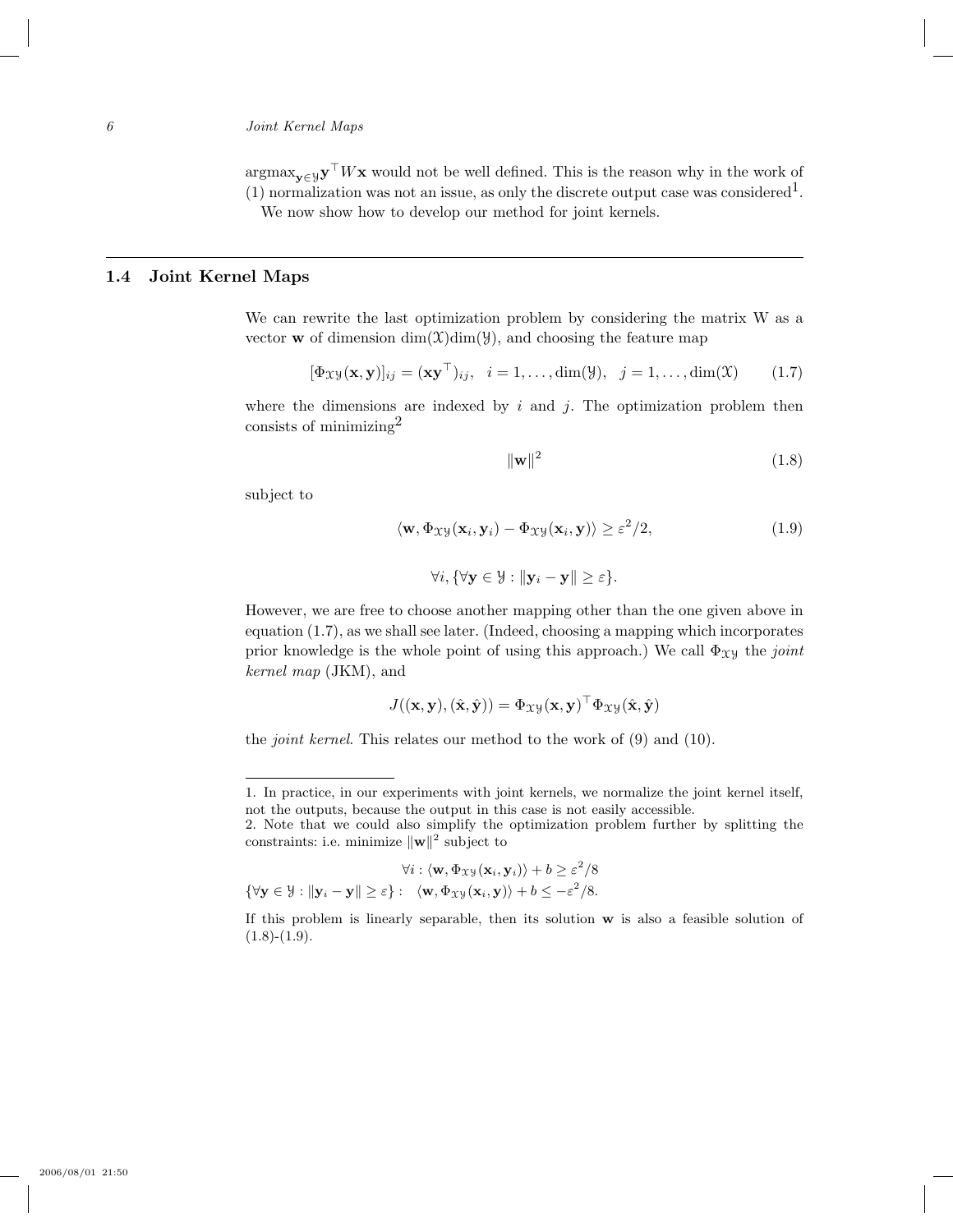## 1.4 Joint Kernel Maps 7

Constructing the corresponding dual problem we obtain: maximize<sup>3</sup>

$$
\frac{\varepsilon^2}{4} \sum_{i,\mathbf{y}: \|\mathbf{y}_i - \mathbf{y}\| \geq \varepsilon} \alpha_{i\mathbf{y}} - (1/2) \sum_{i,\mathbf{y}: \|\mathbf{y}_i - \mathbf{y}\| \geq \varepsilon} \alpha_{i\mathbf{y}} \alpha_{j\hat{\mathbf{y}}} \langle \Phi_{\mathcal{X}\mathcal{Y}}(\mathbf{x}_i, \mathbf{y}_i) \rangle \n- \Phi_{\mathcal{X}\mathcal{Y}}(\mathbf{x}_i, \mathbf{y}), \Phi_{\mathcal{X}\mathcal{Y}}(\mathbf{x}_j, \mathbf{y}_j) - \Phi_{\mathcal{X}\mathcal{Y}}(\mathbf{x}_j, \hat{\mathbf{y}}) \rangle
$$

subject to

$$
\alpha_{i\mathbf{y}} \geq 0, \quad i = 1, \dots, m, \{\forall \mathbf{y} \in \mathcal{Y} : \|\mathbf{y}_i - \mathbf{y}\| \geq \varepsilon\}.
$$

The objective can be rewritten with kernels:

$$
\frac{\varepsilon^2}{\frac{4}{\alpha}\sum_{i,\mathbf{y}}\alpha_{i\mathbf{y}} - (1/2)\sum_{i,\mathbf{y}}\alpha_{i\mathbf{y}}\alpha_{j\hat{\mathbf{y}}}[J((\mathbf{x}_i,\mathbf{y}_i),(\mathbf{x}_j,\mathbf{y}_j))\n}{\alpha_{i,\mathbf{y}}:\|\mathbf{y}_i - \mathbf{y}\| \geq \varepsilon}\n\qquad \qquad\n- J((\mathbf{x}_i,\mathbf{y}_i),(\mathbf{x}_j,\hat{\mathbf{y}})) - J((\mathbf{x}_i,\mathbf{y}),(\mathbf{x}_j,\mathbf{y}_j)) + J((\mathbf{x}_i,\mathbf{y}),(\mathbf{x}_j,\hat{\mathbf{y}}))].
$$

The standard linear map therefore implies  $J((\mathbf{x}_i, \mathbf{y}_i), (\mathbf{x}_j, \mathbf{y}_j)) = \langle \mathbf{x}_i, \mathbf{x}_j \rangle \langle \mathbf{y}_i, \mathbf{y}_j \rangle =$  $K(\mathbf{x}_i, \mathbf{x}_j)L(\mathbf{y}_i, \mathbf{y}_j)$ , where  $K(\mathbf{x}_i, \mathbf{x}_j) = \langle \mathbf{x}_i, \mathbf{x}_j \rangle$  and  $L(\mathbf{y}_i, \mathbf{y}_j) = \langle \mathbf{y}_i, \mathbf{y}_j \rangle$  are kernel maps for input and output respectively.

Now

$$
\mathbf{w} = \sum_{i,\mathbf{y}: \|\mathbf{y}_i - \mathbf{y}\| \geq \varepsilon} \alpha_{i\mathbf{y}} [\Phi_{\mathcal{X}\mathcal{Y}}(\mathbf{x}_i, \mathbf{y}_i) - \Phi_{\mathcal{X}\mathcal{Y}}(\mathbf{x}_i, \mathbf{y})].
$$

For certain joint kernels (that are linear in the outputs) we can compute the matrix W explicitly to calculate the mapping (in the equation above we see the vectorized version of this matrix). However, for general nonlinear mappings of the output (or input) we must solve the pre-image problem  $(cf. (1.6))$ :

$$
\mathbf{y}(\mathbf{x}^*) = \underset{\mathbf{y}^* \in \mathcal{Y}}{\operatorname{argmax}} \langle W, \Phi_{\mathcal{X}\mathcal{Y}}(\mathbf{x}^*, \mathbf{y}^*) \rangle \n= \underset{\mathbf{y}^* \in \mathcal{Y}_{i, \mathbf{y} : ||\mathbf{y}_i - \mathbf{y}|| \ge \varepsilon}}{\operatorname{argmax}} \sum_{\mathbf{y}^* \in \mathcal{Y}_{i, \mathbf{y} : ||\mathbf{y}_i - \mathbf{y}|| \ge \varepsilon}} \alpha_{i\mathbf{y}} J((\mathbf{x}_i, \mathbf{y}^*), (\mathbf{x}^*, \mathbf{y}^*) - \alpha_{i\mathbf{y}} J((\mathbf{x}_i, \mathbf{y}), (\mathbf{x}^*, \mathbf{y}^*)).
$$

<sup>3.</sup> Note that with infinitely many constraints, standard duality does not apply for our optimization problem. However, for the purposes of the present paper, we are not concerned with this. For practical purposes, we may assume that for any  $\epsilon > 0$ , our data domain has a finite  $\epsilon$ -cover (e.g., our domain could be a compact subset of  $\mathbb{R}^n$ ). Since on a computer implementation, a constraint can only be enforced up to machine precision, we can thus imagine choosing a sufficiently small  $\epsilon$ , which reduces our setting to one with a finite number of constraints. Furthermore, we find experimentally that the number of active constraints is small and scales sublinearly with the number of examples or output dimension (see Figure 1.1).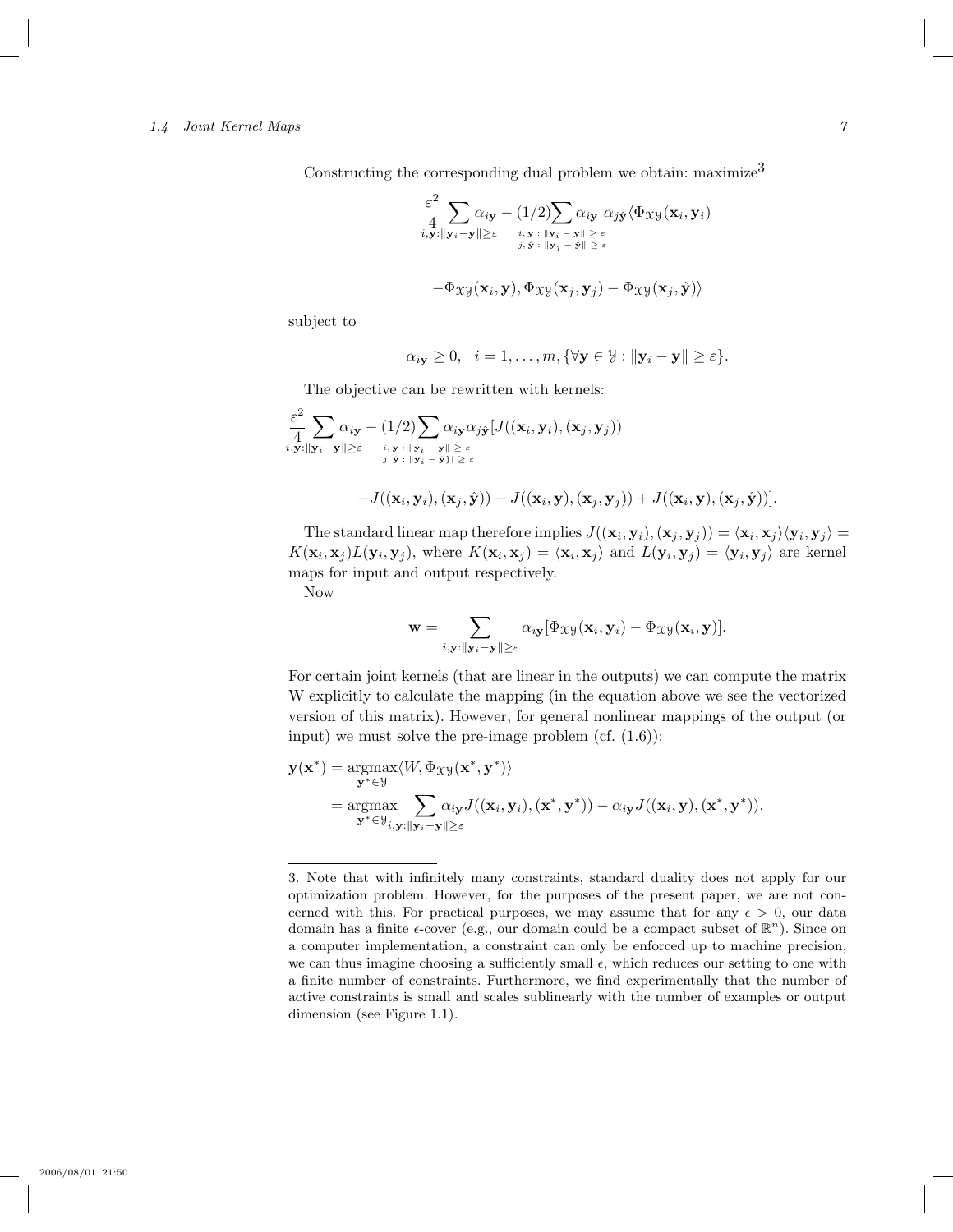In the next section we discuss joint kernels, and consider several examples that do not require one to solve the general pre-image problem. First, let us discuss related work, and practical implementation considerations.

Optimization Finding a solution to the above equations, which contain an infinite number of constraints, is feasible because in practice the solution tends to be very sparse (see Figure 1.1). An efficient method for the SVM for Interdependent and Structured Output Spaces was developed in (1) and can be analogously implemented for Joint Kernel Maps by using an iterative scheme: add the most violating example to the working set and reoptimize, repeating until completion. One can then show that on each iteration the objective function strictly improves and is guaranteed to terminate if the problem is separable. We used the following simple procedure: For each example  $i$  compute  $\mathbf{y} = \mathrm{W} \mathbf{x}_i$ . We require  $||\mathrm{W} \mathbf{x}_i - \mathbf{y}_i|| \le$  $\varepsilon/4$  (see Section 1.3). So, if  $||\mathbf{y} - \mathbf{y}_i|| > \varepsilon/4$ , one of the constraints from (1.9) is violated. We thus add y to our list of active constraints, and reoptimize. We repeat this until there are no more violations. In practice, in our experiments we also start with  $\varepsilon$  large, and decrease it upon separability, similar to the procedure in (1).

Related Algorithms The idea of learning maps by embedding both input and output spaces using kernels was first employed in the Kernel Dependency Estimation algorithm (11), where the kernels were defined separately. This allowed correlations to be encoded between output features, nonlinear loss functions to be defined, and for outputs to be structured objects such as strings and trees (5; 6; 1) (however, one must then solve an often difficult pre-image problem). The method first decorrelates the outputs via performing a kernel principal component analysis (kPCA). kPCA yields principal components  $v_l \in \mathbb{R}^q, l = 1...n$  and corresponding variances  $\lambda_l$ . Henceforth the output labels  $\{y_i\}_{i=1}^m$  are projected to the column vectors  $v_l$  to retrieve the m principal coordinates  $z_i \in \mathbb{R}^n$ . This projection results in the new estimation task

$$
\argmin_{W \in \mathbb{R}^{n \times p}} \sum_{i=1}^{m} \|z_i - Wx_i\|^2.
$$

KDE for example performs a ridge regression on each component  $z_{ij}$ ,  $1 \leq j \leq n$  to overcome overfitting. Predictions for a new point  $x^*$  are made via predicting first the principal coordinates  $z^* = Wx^*$ , and then using the principal components.

$$
y^* = Vz^*.
$$

Here  $V \in \mathbb{R}^{q \times n}$  consists of the *n* principal components  $v_l$ . In the case where  $n = q$  the prediction performance will only depend on the basic regression used for estimating  $z^*$  since V acts as a basis transformation.

If one assumes that the main variation in the output is according to signal and the small variances according to noise, then it is reasonable to take the first n principal components corresponding to the largest variance  $\lambda_l$ . Alternatively,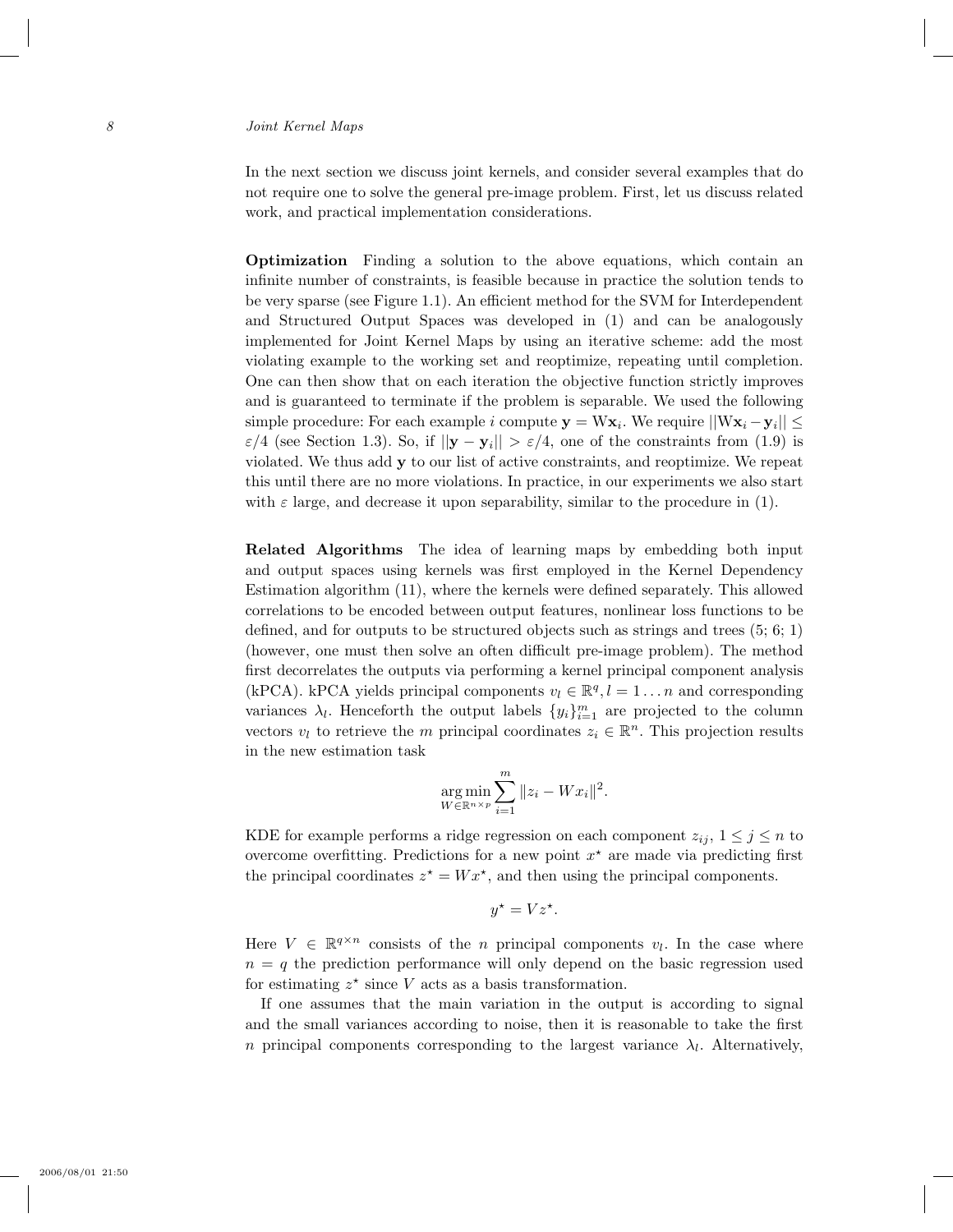#### 1.4 Joint Kernel Maps 9

instead of cutting off, it is also possible to shrink the directions according their variance.

Compared to the current work and work such as SVM-ISOS (1), KDE has the advantage during training of not requiring the computation of pre-images. On the other hand, it requires an expensive matrix inversion step, and does not give sparse solutions. The inability to use Joint Kernels in KDE means that prior knowledge cannot be so easily encoded into the algorithm. In our experiments (see Section 1.6) the difference between using this prior knowledge or not in real applications can be large, at least for small sample size.

The authors of (12) also provide a method of using kernels to deal with highdimensional output regression problems using vector-valued kernel functions. One defines a prediction function as follows:

$$
f(\mathbf{x}) = \sum_{i=1}^{m} K(\mathbf{x}_i, \mathbf{x}) \mathbf{c}_i
$$

where  $K(\mathbf{x}_i, \mathbf{x}_j)$  is a q by q matrix which in position  $K_{s,t}$  encodes the similarity between training points i and j with respect to outputs s and t. The weights  $c_i$  are hence  $q$  by 1 vectors. Although at first sight this approach seems very complicated in terms of defining kernels, there are some natural examples where known correlation across outputs can be encoded. However, simply minimizing  $\sum_i ||\mathbf{y}_i - f(\mathbf{x}_i)||^2$  yields a large, non-sparse optimization problem with qm variables.

Considering once again classification problems, the current work also turns out to have strong relations with the work of (10) who employed a ranking perceptron algorithm and a specific joint kernel on the natural language problem of parsing (outputting a parse tree). In this case, the difficult pre-image problem was avoided by only selecting among  $n$  candidate parse trees. The algorithm they used is thus similar to the one given in footnote 2, except in their case not all possible negative constraints are enforced, but only  $n-1$  per example. Using the multi-class SVM formulation of (7; 3):

$$
f(\mathbf{x}_i, \mathbf{y}_i) > f(\mathbf{x}_i, \mathbf{y}), \quad \forall {\mathbf{y} \in \mathcal{Y} \setminus \mathbf{y}_i}
$$
\n(1.10)

and considering Y as some large set, e.g. of structured objects, one arrives at the formulation of SVM-ISOS (1). Essentially, this is a special case of our algorithm, where the output is structured (discrete  $\mathcal{Y}$ ) and  $\varepsilon = 0^4$ . The authors apply the algorithm to problems of label sequence learning, named entity recognition and others. Our work complements this last one in helping to understand the role of joint kernels in learning problems where one can supply prior knowledge by way of the similarity measure. The authors of (13) also provide a similar formulation to (1) but with a probabilistic interpretation. Finally, both the authors of (1) and (? ) have generalized the constraints of type (1.10) to be able to quantify how good a

<sup>4.</sup> Ignoring the normalization conditions on the output which come from our original derivation, as discussed previously.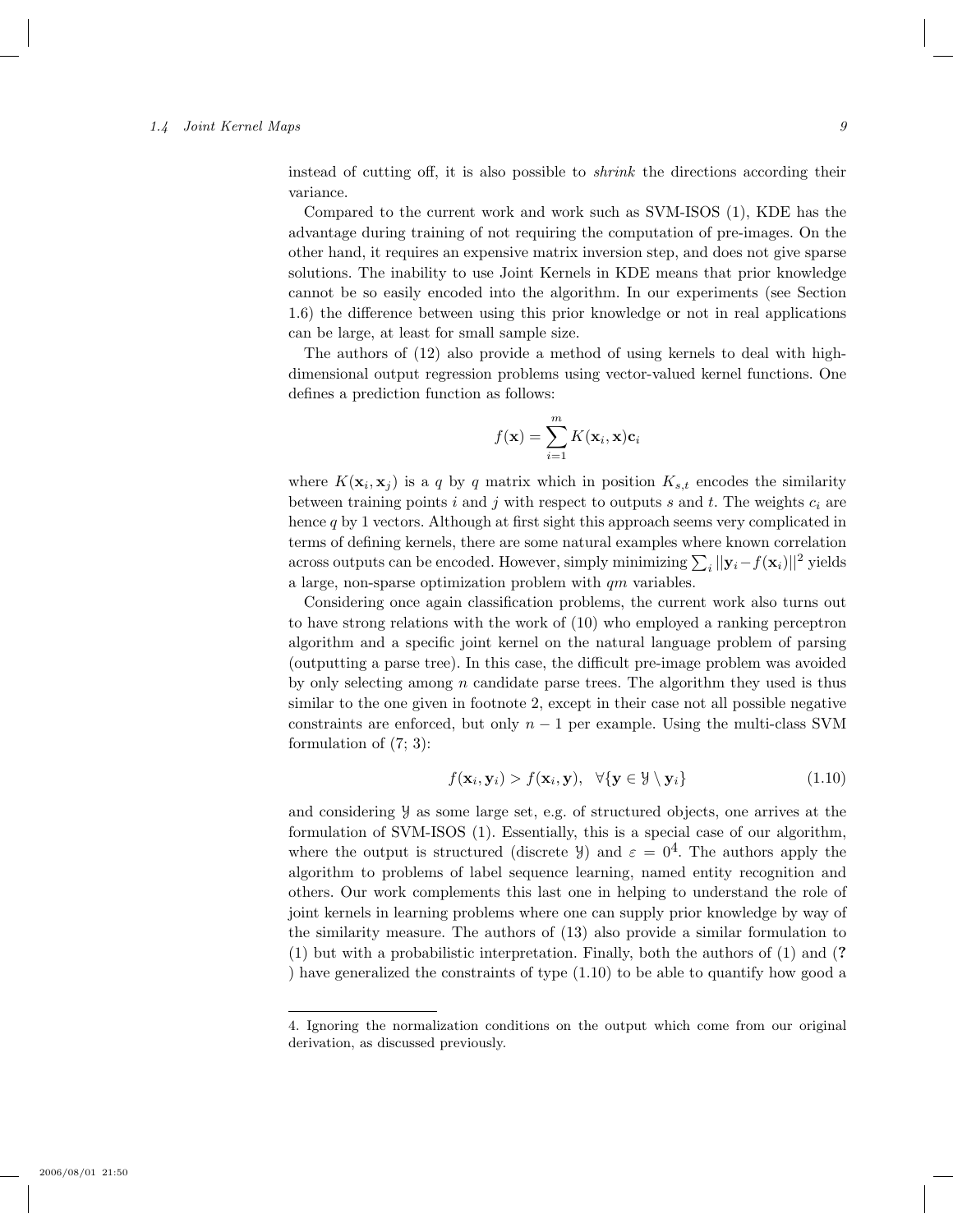prediction is relative to the correct output. One way of doing this is by defining a loss function of choice on  $L(\mathbf{y}, \mathbf{y}_i)$  and enforcing a margin on each constraint equal to this loss.

## 1.5 Joint Kernels

As discussed before, a joint kernel is a nonlinear similarity measure between inputoutput pairs, i.e.,

$$
J((\mathbf{x}, \mathbf{y}), (\mathbf{x}', \mathbf{y}'))
$$

where  $(x, y)$  and  $(x', y')$  are labeled training examples,<sup>5</sup>

$$
J((\mathbf{x}, \mathbf{y}), (\mathbf{x}', \mathbf{y}')) = \langle \Phi_{\mathfrak{X}\mathfrak{Y}}(\mathbf{x}, \mathbf{y}), \Phi_{\mathfrak{X}\mathfrak{Y}}(\mathbf{x}', \mathbf{y}') \rangle,
$$

where  $\Phi_{xy}$  is a map into a dot product space. All functions  $J((\mathbf{x}, \mathbf{y}), (\mathbf{x}', \mathbf{y}'))$  that take this form are positive definite, and all positive definite kernels  $J((\mathbf{x}, \mathbf{y}), (\mathbf{x}', \mathbf{y}'))$ can be written in this form. This follows directly from the corresponding statements for kernels  $k(\mathbf{x}, \mathbf{x}')$  (see, for example, (14)). The point of a joint kernel is to describe the similarity between input-output pairs by mapping pairs into a joint space. A joint kernel can encode more than just information about inputs or outputs independent of each other: it can also encode known dependencies/correlations between inputs and outputs. Joint Kernels have already begun to be studied  $((9),(1))$ ; however, so far only discrete output spaces and structured outputs (such as sequences) were considered. One of the problems with Joint Kernels is that only for a subset of possible kernels can one compute the pre-image easily. In (1) kernels on sequences are chosen that are amenable to dynamic programming. Although some methods for speeding up pre-image computations exist (15; 16), this remains a difficult problem. In the following we describe some kernels which avoid complex pre-image problems.

Tensor Product Kernels A kernel that does not encode any correlations can be obtained by using the product

$$
J_{\text{Linear}}((\mathbf{x},\mathbf{y}),(\mathbf{x}',\mathbf{y}')) = K(\mathbf{x},\mathbf{x}')L(\mathbf{y},\mathbf{y}') = \langle \Phi_{\mathcal{X}}(\mathbf{x}),\Phi_{\mathcal{X}}(\mathbf{x}')\rangle \langle \Phi_{\mathcal{Y}}(\mathbf{y}),\Phi_{\mathcal{Y}}(\mathbf{y}')\rangle
$$

where K and L are respectively kernels on the inputs and outputs. If K and L are positive definite, then J will be, too; moreover, the associated feature space is known to be the tensor product of the individual feature spaces.

<sup>5.</sup> Note there is nothing stopping us considering not just pairs here but also kernels on *n*-tuples, e.g., of the form  $(x, y, z)$ .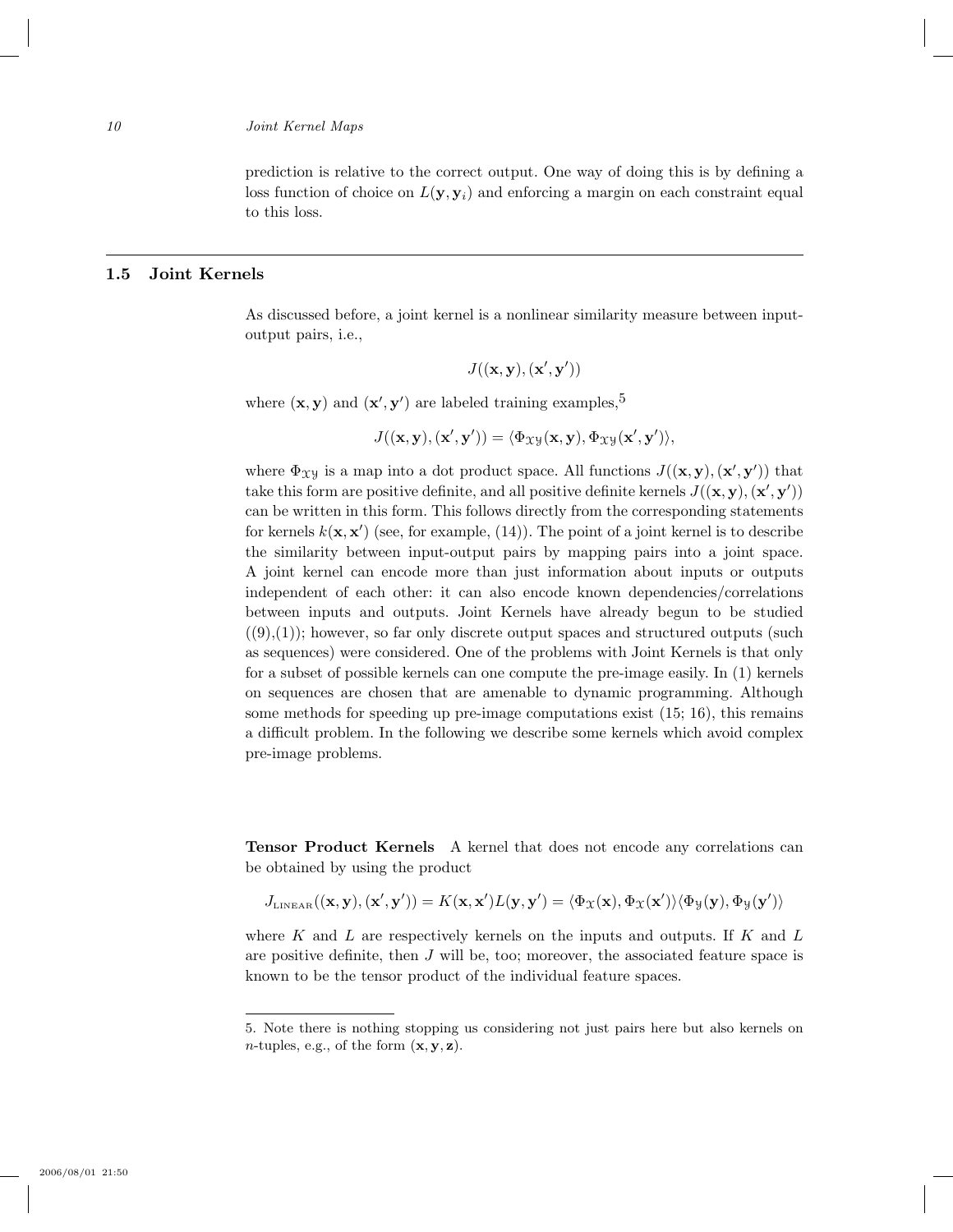#### 1.5 Joint Kernels 11

An interesting special case is when  $L$  is a linear kernel. In that case

$$
W_{\text{LINEAR}} = \sum_{i, \mathbf{y}: \|\mathbf{y}_i - \mathbf{y}\| \geq \varepsilon} \alpha_{i\mathbf{y}} \Phi_{\mathcal{X}}(\mathbf{x}_i) \mathbf{y}_i^{\top} - \alpha_{i\mathbf{y}} \Phi_{\mathcal{X}}(\mathbf{x}_i) \mathbf{y}^{\top}.
$$

When dim(X) or dim(Y) are very large it can be more efficient to avoid the calculation of W and calculate a test prediction directly:

$$
W_{\text{LINEAR}}\mathbf{x} = \sum_{i,\mathbf{y}:||\mathbf{y}_i - \mathbf{y}|| \geq \varepsilon} \alpha_{i\mathbf{y}} K(\mathbf{x}_i, \mathbf{x}) \mathbf{y}_i^{\top} - \alpha_{i\mathbf{y}} K(\mathbf{x}_i, \mathbf{x}) \mathbf{y}^{\top}.
$$

Hence we avoid difficult pre-image problems in this case.

**Diagonal Regularization** Consider the case where  $\dim(\mathcal{X}) = \dim(\mathcal{Y})$ , and it is known that one is looking for a linear map where the true matrix W is close to the identity map. Slightly more generally, one may know that the  $n^{th}$  dimension of the input is correlated with the  $n^{th}$  dimension of the output. Instances of such problems include decoding mass spectrometry (mapping from observed to theoretical spectra) and image mapping problems (deblurring, morphing, etc.). This correlation can be directly encoded:

$$
J_{\text{diag}}((\mathbf{x}, \mathbf{y}), (\mathbf{x}', \mathbf{y}')) = (1 - \lambda)K(\mathbf{x}, \mathbf{x}')\langle \mathbf{y}, \mathbf{y}' \rangle + \lambda \Big[\sum_{k=1}^{q} x_k x'_k y_k y'_k \Big]
$$
(1.11)

where  $\lambda$  controls the amount of encoded correlation. If  $\lambda$  is large, then the  $n^{th}$ dimension in the input is presumed highly correlated with the  $n^{th}$  dimension in the output, and the similarity measure is dominated by these relationships. Algorithms that minimize the Frobenius norm choose these dimensions as relevant, because this regularizer gives these features larger weights. Furthermore, the solution is still linear (does not require a pre-image) because we can write

$$
W_{\text{diag}}\mathbf{x} = (1 - \lambda)W_{\text{LINEAR}}\mathbf{x} + \lambda \sum_{i,\mathbf{y}:||\mathbf{y}_i - \mathbf{y}|| \geq \varepsilon} \alpha_{i\mathbf{y}}[\text{DIAG}(\mathbf{x}_i \mathbf{y}_i^\top) - \text{DIAG}(\mathbf{x}_i \mathbf{y}^\top)]\mathbf{x}.
$$

where  $D = \text{DIAG}(M)$  is a diagonal matrix with  $D_{ii} = M_{ii}$ .

Patch-Wise Correlation. The natural generalization of the previous kernel is when you know that the  $n<sup>th</sup>$  dimension of the output is strongly correlated with a known set of dimensions in the input; e.g., for mappings between images, one could know that a region in the output image is strongly correlated with a region in the input image. This knowledge can be encoded with the kernel

$$
J_{\text{PATCH}}((\mathbf{x}, \mathbf{y}), (\mathbf{x}', \mathbf{y}')) = (1 - \lambda)K(\mathbf{x}, \mathbf{x}')\langle \mathbf{y}, \mathbf{y}' \rangle + \lambda \sum_{k=1}^{|\mathcal{P}|} \Big[ \sum_{p \in \mathcal{P}_k} \mathbf{x}_p \mathbf{x}'_p \sum_{p \in \mathcal{P}_k} \mathbf{y}_p \mathbf{y}'_p \Big]
$$

where  $\mathcal P$  is the set of known correlated patches. This encodes patch correlation between dimensions in  $x$ , between dimensions in  $y$ , and correlation between input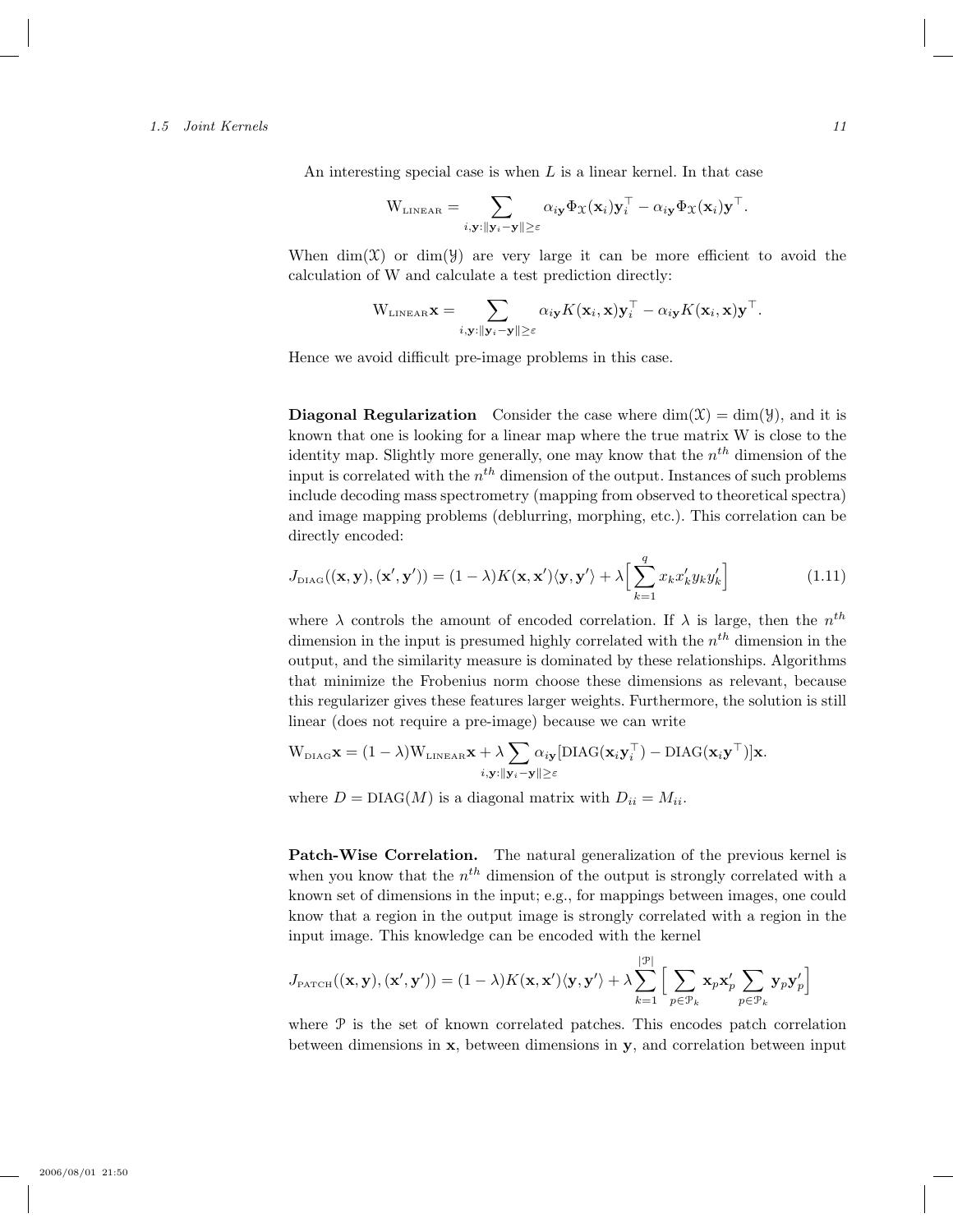12 Joint Kernel Maps

and output, i.e. between  $x$  and  $y$ .<sup>6</sup> The evaluation on a test example can be expressed as:

$$
\mathbf{W}_{\text{PATCH}}\mathbf{x} = (1 - \lambda)\mathbf{W}_{\text{LINEAR}}\mathbf{x} + \lambda \sum_{i,\mathbf{y}:||\mathbf{y}_i - \mathbf{y}|| \ge \varepsilon} \alpha_{i\mathbf{y}} \left[ \sum_{k=1}^{|\mathcal{P}|} \mathrm{P}_k(\mathbf{x}_i \mathbf{y}_i^\top) - \sum_{k=1}^{|\mathcal{P}|} \mathrm{P}_k(\mathbf{x}_i \mathbf{y}^\top) \right] \mathbf{x}
$$

where  $P = P_k(M)$  is a matrix such that  $P_{ij} = M_{ij}$  if  $i \in \mathcal{P}_k$  or  $j \in \mathcal{P}_k$  (if i or j are in the  $k^{th}$  patch), or  $P_{ij} = 0$ , otherwise.

## 1.6 Experiments

As said before, the JKM algorithm reduces to support vector classification and regression for particular Y. We therefore only test our algorithm on regression problems of multiple outputs, and show how employing joint kernels can benefit in this case.

## 1.6.1 Artificial Problem : The Identity Map

We performed a first experiment on toy data to demonstrate the potential of the approach. We chose a very simple problem: the input are  $x_i \in R^p$ , each dimension drawn independently from a normal distribution of mean 0, standard deviation 1. The output is the same as the input,  $y_i = x_i$ , i.e. the task is to learn the identity map.

| $\dim(\mathfrak{X}) = \dim(\mathfrak{Y})$ | 20   | 30                                         | 50                                                 | 75 | 100  |
|-------------------------------------------|------|--------------------------------------------|----------------------------------------------------|----|------|
| $JKM_{\text{DIAG}}(\lambda=1)$            | 0.00 |                                            | $0.00 \quad 0.01 \quad 0.02$                       |    | 0.02 |
| JKM <sub>DIAG</sub> ( $\lambda = 0.5$ )   |      | $0.03 \qquad 0.14 \qquad 0.34 \qquad 0.50$ |                                                    |    | 0.62 |
| JKM <sub>DIAG</sub> ( $\lambda = 0$ )     | 0.06 |                                            | $0.40\phantom{00}\phantom{00}0.78\phantom{00}1.00$ |    | 1.14 |
| RR (best $\gamma$ )                       | 0.06 |                                            | $0.43$ $0.82$ $1.07$                               |    | 1.21 |
| $k$ -NN (best $k$ )                       | 0.92 |                                            | $1.09$ $1.27$ $1.40$                               |    | 1.47 |

Table 1.1 Mean squared error for different joint kernels encoding the identity map (first three rows) compared to ridge regression  $(RR)$  and k-nearest neighbors. Incorporating prior knowledge in the joint kernel approach  $(\lambda > 0)$  improves generalization performance.

We compared k-nearest neighbor and ridge regression with our approach. For the former (k-NN and RR) we chose the best possible parameters, for the latter (JKM)

<sup>6.</sup> One can introduce a weighting function over the patches, corresponding to the assumption that the closer the pixels are, the more reliable is their correlation, cf. (14, Eq.  $(13.21)$ .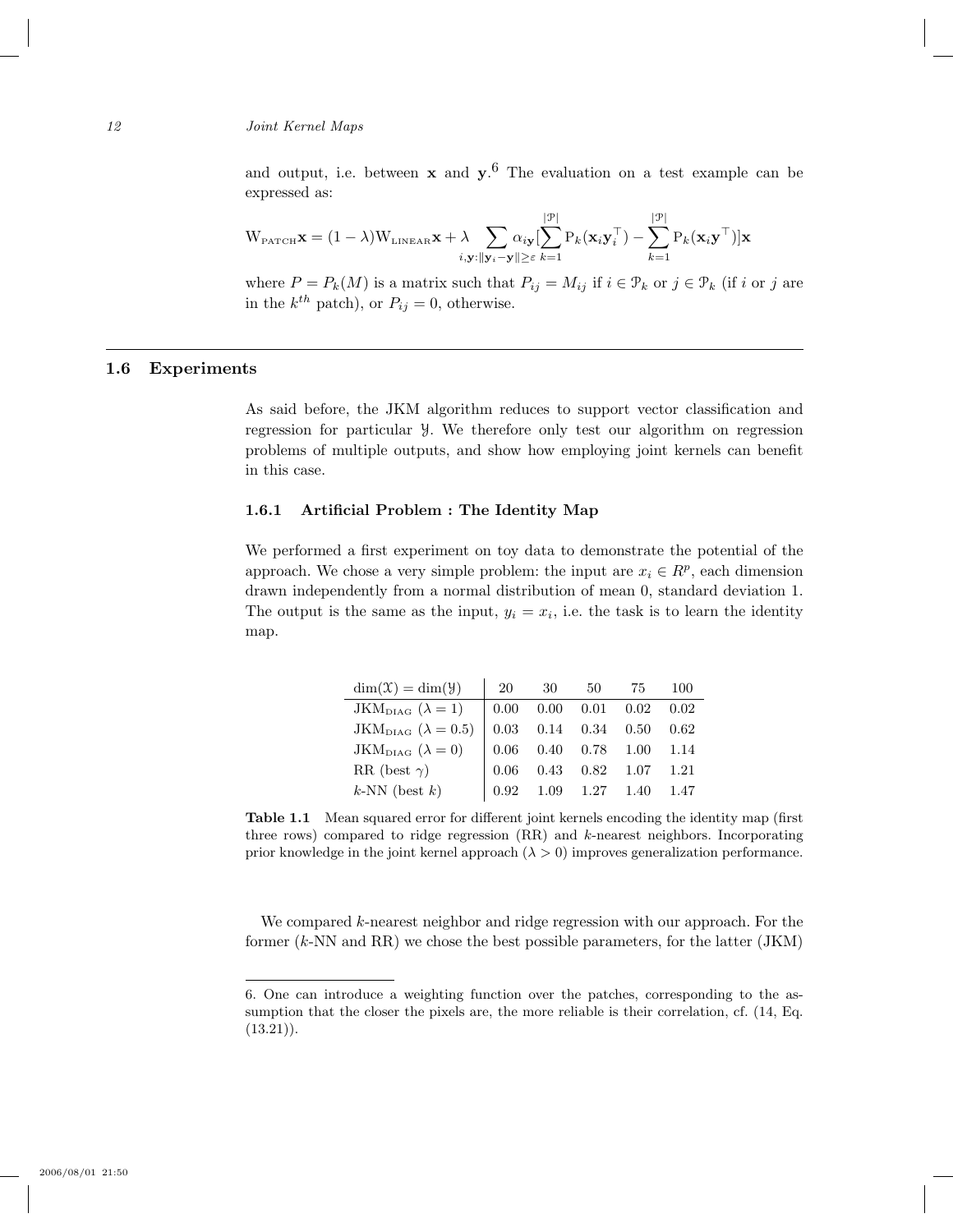

Figure 1.1 Number of Active Constraints (Support Vectors) on Artificial data varying output dimension (left) and training set size (right).

we show the results for the identity-map regularizing joint kernel (??) for  $\lambda = 0, \frac{1}{2}$ and 1, with  $\varepsilon = \frac{0.5}{\sqrt{p}}$ . For  $\lambda = 0$  the set of possible linear maps is free; for  $\lambda = 1$  only linear maps that are diagonal matrices are considered.

The mean squared error for  $p = 20, \ldots, 100$  features are given in Table 1.1, with 20 examples for training and 100 for testing, averaged over 20 runs. A Wilcoxon signed ranked test confirms that the two kernels with  $\gamma > 0$  outperform the other techniques. Further experiments adding noise to the dataset (not shown) yielded similar conclusions. Figure 1.1 shows the number of active constraints (support vectors) for varying output dimensions with training size 20 (left) and varying training set sizes with output dimension 20 (right). The solutions are relatively sparse (consider that dual ridge regression  $(17)$  uses pm variables for p outputs and m examples). Note that larger values of  $\lambda$  (where the capacity of the set of functions is lower) have less active constraints.

## 1.6.2 Mass Spectrometry : Prediction of Peptides

An important application of protein mass spectrometry (MS) is to identify proteins in a complex mixture, e.g. blood taken from a patient. In this technique, proteins are ionized and transferred to the gas phase. Their mass to charge ratio can be measured by directing them to an ion detector using an electric field, and this measurement can be used to infer protein identity. In practice, the protein is first dissolved into peptides using an enzyme. These peptides are of varying lengths up to about 20 amino acids. The peptides are run through an MS device, further fragmented, and subjected to a second MS analysis. The final result is one spectrum per peptide, in which the x-axis is the mass-to-charge ratio  $(m/z)$  and the y-axis reflects the abundance of subpeptides with the given m/z. This spectrum thus contains information about the peptide sequence, and can be used to identify the protein from which the peptide was cleaved.

The problem is, given such a spectrum, to infer the peptide that generated it. Hence the problem is to map from a spectrum to a string. We used a dataset taken from (18) with a training set of 290 spectra, and a test set of 1277 spectra.

As stated before, JKM generalizes to the case of non-vectorial outputs via the (joint) kernel trick, effectively defining an embedding space via the joint map.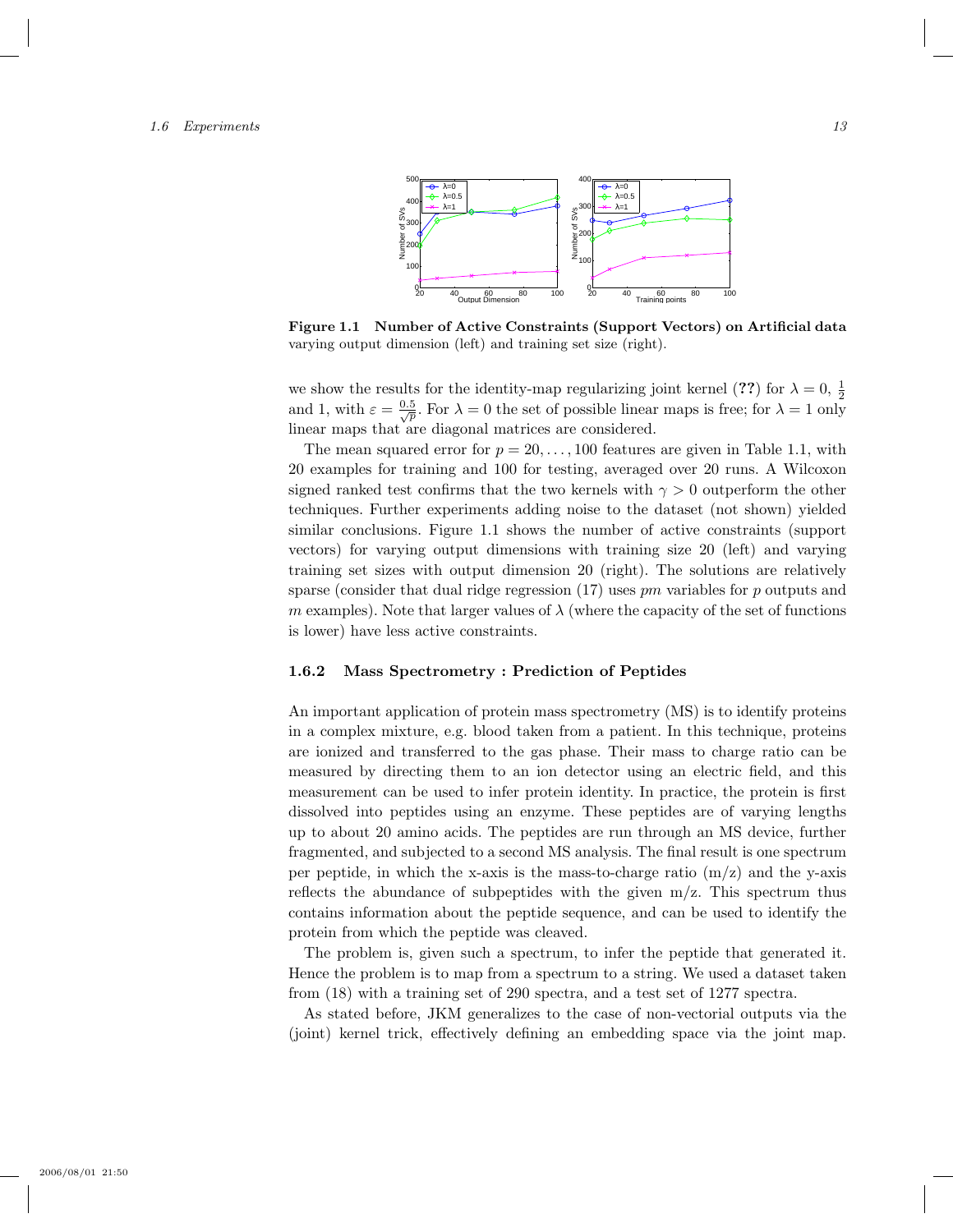

INPUT OUTPUT JKMP $ATCH$ JKML $INEAR$ RR (best $\gamma)$   $\;$   $k\text{-NN}$  (best  $k)$ 

Figure 1.2 Prediction of smiling face given plain expression by joint kernel maps (patch and linear) and ridge regression and  $k$ -NN. The large dimensionality means there are many solutions with low empirical error, RR (after choosing the optimal regularization constant) selects one that uses many (irrelevant) inputs due to its regularizer  $||w||^2$  which favors nonsparse solutions. Only the Patch-Kernel Joint Kernel Map is successful, as the choice of (joint) kernel limits the possible choice of functions to ones which are close to the identity map.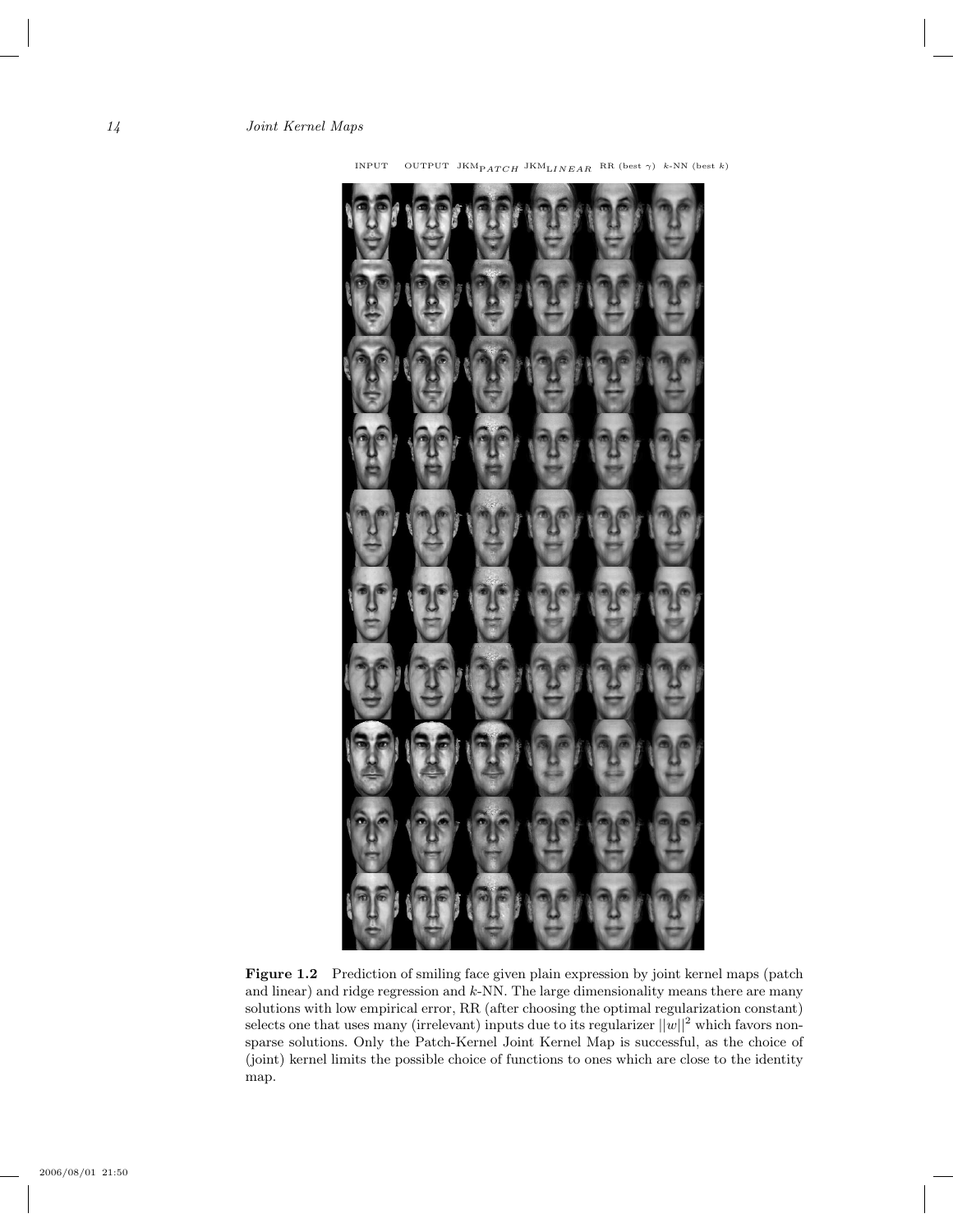|                                             | ${\rm JKM}-{\rm JKM}-$                                                        |                 |            |               |  |
|---------------------------------------------|-------------------------------------------------------------------------------|-----------------|------------|---------------|--|
|                                             |                                                                               | PATCH LINEAR RR |            | $k\text{-NN}$ |  |
|                                             | $(\lambda = 0.95)$ $(\lambda = 0)$ $(\text{best } \gamma)$ $(\text{best } k)$ |                 |            |               |  |
| Test error                                  | 10.98                                                                         | 40.7            | 29.6       | 49.7          |  |
| $\pm 0.50$ $\pm 0.96$ $\pm 0.78$ $\pm 1.28$ | $\pm 0.50$                                                                    |                 | $\pm 0.78$ |               |  |
|                                             |                                                                               |                 |            |               |  |

Table 1.2 Test error (mean rank of true peptides) on the Mass Spectrometry Problem.

For each peptide in our database the peaks that could be observed in a mass spectrum are known, and are represented as 1000-dimensional vectors. Similarly, the input (the observed spectra) is a vector of the same length. We therefore use the diagonal regularization kernel (??) to encode the prior knowledge that the input vector is a noisy variant of the output vector. The quality of a given predictor is inversely proportional to the rank assigned to the true peptide in the ranked output. We use this rank as our performance metric. Here,  $\mathcal{Y}$  is the set of known spectra in the database,  $|\mathcal{Y}| = 1567$ , and  $\varepsilon = 0$ . As shown in Table 1.2, the diagonal kernel outperforms conventional regression techniques (RR and k-NN) even when using their best choice of hyperparameters chosen using the testing set. This preliminary result gives us a hint at the improvement one can get from both encoding information about the known classes in the output space and via encoding knowledge about the map. Note that using existing kernels such as the string kernels used in (1) to represent the outputs would be unlikely to improve this result, because then the joint representation with the inputs would not be possible. We aim to more deeply explore this application in future work.

#### 1.6.3 Image Mapping: Learning to smile

We consider the problem of mapping from the image of a face with a plain expression to an image of the same person smiling using images from the MPI face database (19; 20). We use 20 examples for training, and 50 for testing. The images are  $156 \times 176 = 27456$  pixels. We selected a small number of training examples because in this setting the weakness of existing methods was further exposed.

We applied a joint kernel mapping using the tensor product (linear) kernel  $(\epsilon = 0.05)$  and the patch-wise kernel with  $\gamma = 0.95, \epsilon = 0.1$  and patches of size  $10 \times 10$  which overlap by 5 pixels. Training took 344 and 525 steps of adding a single violating example for the linear and patch kernels, resulting in 150 and 162 support vectors, respectively. Again, we compared with conventional regression techniques, choosing their best possible hyperparameters. A naive employment of ridge regression on this task fails, outputting a kind of "average" face image, independent of the input, see Figure 1.2. The large dimensionality means there are many solutions with low empirical error, RR (after choosing the optimal regularization constant) selects one that uses many (irrelevant) inputs due to its regularizer. Similarly, k-NN cannot solve this problem well for small sample size. See Figure 1.2 for example images, and Table 1.3 for mean squared error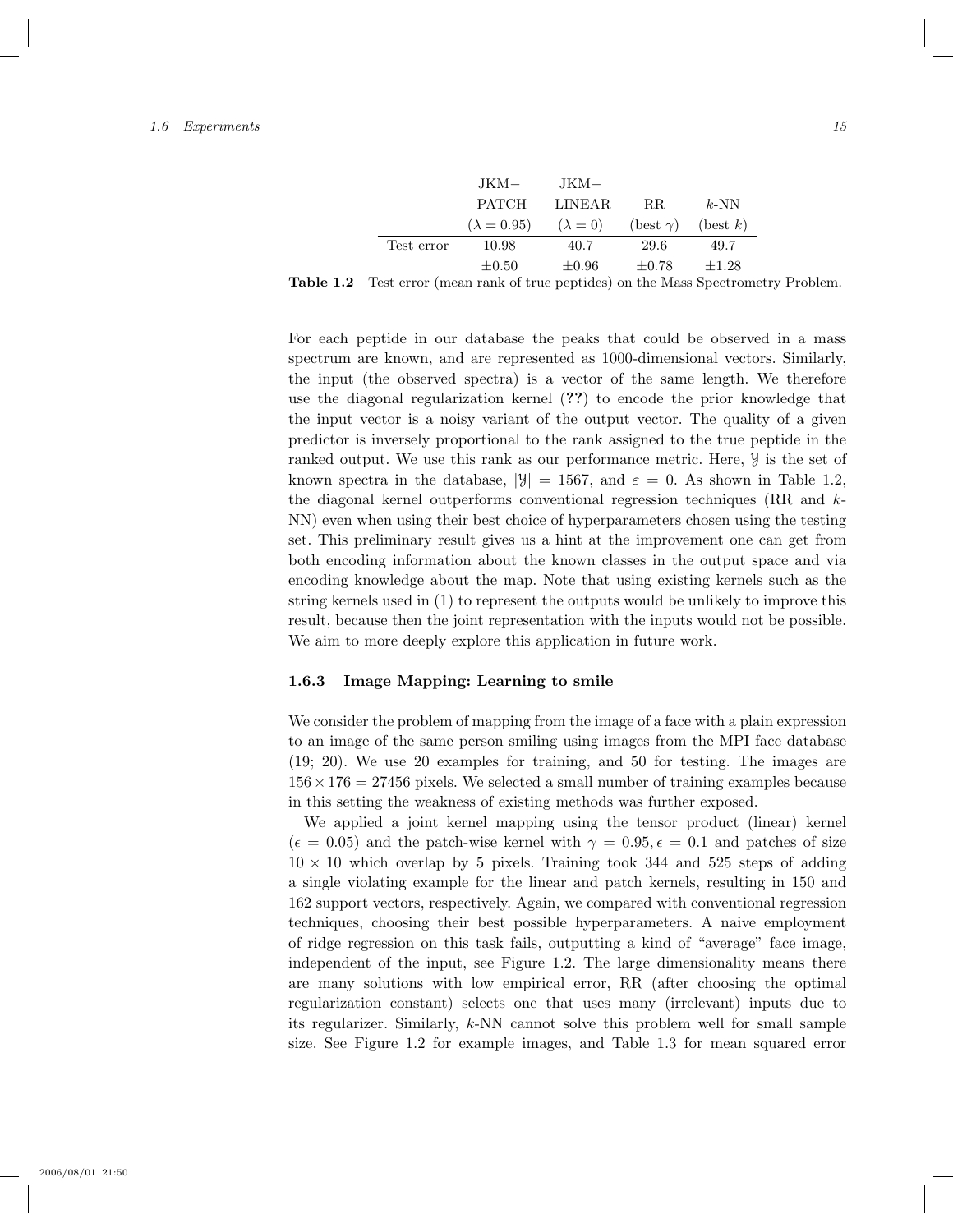rates comparing all these methods. By way of comparison, the baseline of simply predicting the input image as the output (the plain expression) gives a test error of  $0.1823 \pm 0.003$ . The complete test set can be viewed at the supplementary web site.

|            | $_{\rm{JKM-}}$ | JKM-                                                                                    |             |             |
|------------|----------------|-----------------------------------------------------------------------------------------|-------------|-------------|
|            | PATCH          | <b>LINEAR</b>                                                                           | RR.         | $k$ -NN     |
|            |                | $(\varepsilon = 0.1)$ $(\varepsilon = 0.05)$ $(\text{best } \gamma)$ $(\text{best } k)$ |             |             |
| Test error | 0.142          | 0.227                                                                                   | 0.222       | 0.244       |
| Test error | $\pm 0.002$    | $\pm 0.006$                                                                             | $\pm 0.006$ | $\pm 0.006$ |

Table 1.3 Test error on the smiling problem of the MPI face database.

## 1.6.4 Conclusions

In this work we presented a general method of supervised learning via joint kernel mappings, and showed how such kernels can encode certain regularization properties which reflect prior knowledge in mappings. While the experiments shown here used only simple types of joint kernels taking advantage of patch-wise information, these examples are only an instantiation of our approach, to show its validity and to bring insight into why and how joint kernels are useful. Joint kernels are mainly useful in cases where their pre-image is easily computable and are extendable to complex outputs such as strings, trees and graphs. Indeed, we believe the gain of joint kernel methods is in employing such complex structured outputs that go beyond standard classification and regression such as in parsing, machine translation and other applications. In those cases the difference between coding prior knowledge into a joint kernel and using two separate kernels for input and output could potentially be large, at least in the small sample size case. Although first studies in some of these areas have been completed  $(10; 1)$ , no study that we know of has yet directly compared this benefit.

Future work should also address issues of training efficiency, pre-images for more complex nonlinear and structured kernels and to deeply explore applications of these results.

## Acknowledgments

We thank Christian Wallraven for providing the MPI face data. We thank André Elisseeff, Jan Eichorn, Olivier Chapelle, Arthur Gretton, Massimiliano Pontil and Thomas Hofmann for useful discussions.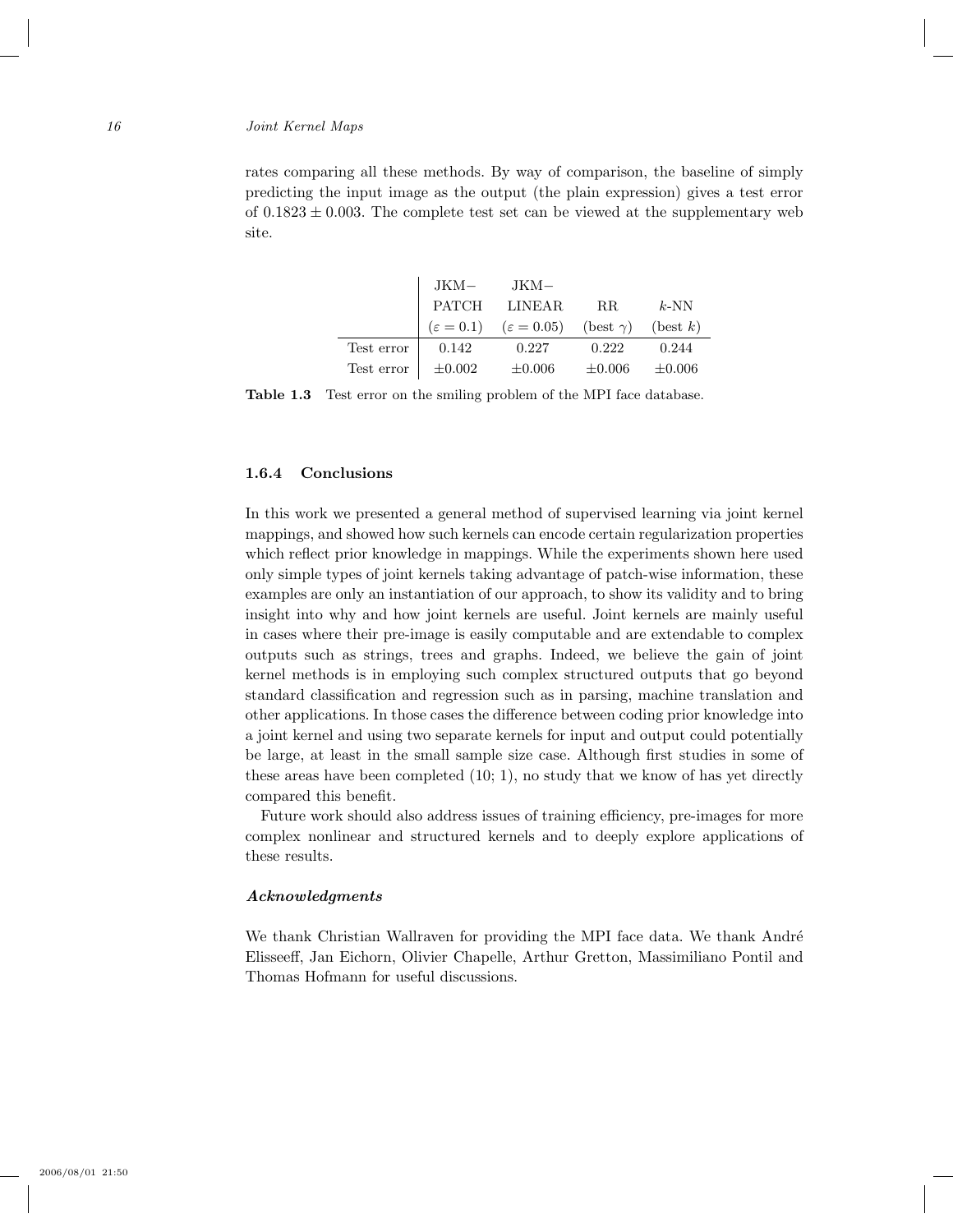## References

- [1] I. Tsochantaridis, T. Hofmann, T. Joachims, and Y. Altun. Support vector machine learning for interdependent and structured output spaces. ICML, 2004.
- [2] B. E. Boser, I. M. Guyon, and V. N. Vapnik. A training algorithm for optimal margin classifiers. In D. Haussler, editor, Proceedings of the Annual Conference on Computational Learning Theory, pages 144 – 152, Pittsburgh, PA, July 1992. ACM Press.
- [3] J. Weston and C. Watkins. Multi-class support vector machines. Royal Holloway Technical Report CSD-TR-98-04, 1998.
- [4] H. Drucker, C. J. C. Burges, L. Kaufman, A.J. Smola, and V. Vapnik. Support vector regression machines. In M. C. Mozer, M. I. Jordan, and T. Petsche, editors, Advances in Neural Information Processing Systems 9, pages 155 – 161, Cambridge, MA, 1997. MIT Press.
- [5] D. Haussler. Convolution kernels on discrete structure. Technical report, UC Santa Cruz, 1999.
- [6] C. Watkins. Dynamic alignment kernels. Technical report, UL Royal Holloway, 1999.
- [7] V. N. Vapnik. Statistical Learning Theory. Springer, 1998.
- [8] F. Pérez-Cruz, G. Camps, E. Soria, J Pérez, A.R. Figueiras-Vidal, and A. Artés-Rodrguez. Multi-dimensional function approximation and regression estimation. In ICANN, 2002.
- [9] T. Hofmann, I. Tsochantaridis, and Y. Altun. Learning over discrete output spaces via joint kernel functions. Kernel Methods Workshop, Neural Processing Information Systems 15, 2002.
- [10] M. Collins and N. Duffy. Convolution kernels for natural language. Neural Processing Information Systems 14, 2001.
- [11] J. Weston, O. Chapelle, A. Elisseeff, B. Schölkopf, and V. Vapnik. Kernel dependency estimation. Neural Processing Information Systems 15, 2002.
- [12] C.A. Micchelli and M. Pontil. On learning vector–valued functions. Research Note RN/03/08, Dept of Computer Science, UCL, 2003.
- [13] C. Guestrin B. Taskar and D. Koller. Max-margin markov networks. Neural Information Processing Systems 16, 2003.
- [14] B. Schölkopf and A.J. Smola. *Learning with Kernels*. MIT Press, 2002.
- [15] J. T. Kwok and I. W. Tsang. Finding the pre-images in kernel principal component analysis. 6th Annual Workshop On Kernel Machines, Whistler, Canada, 2002.
- [16] G .H. Bakir, J. Weston, and B. Schölkopf. Learning to find pre-images. Advances in Neural Information Processing Systems 16, 2004.